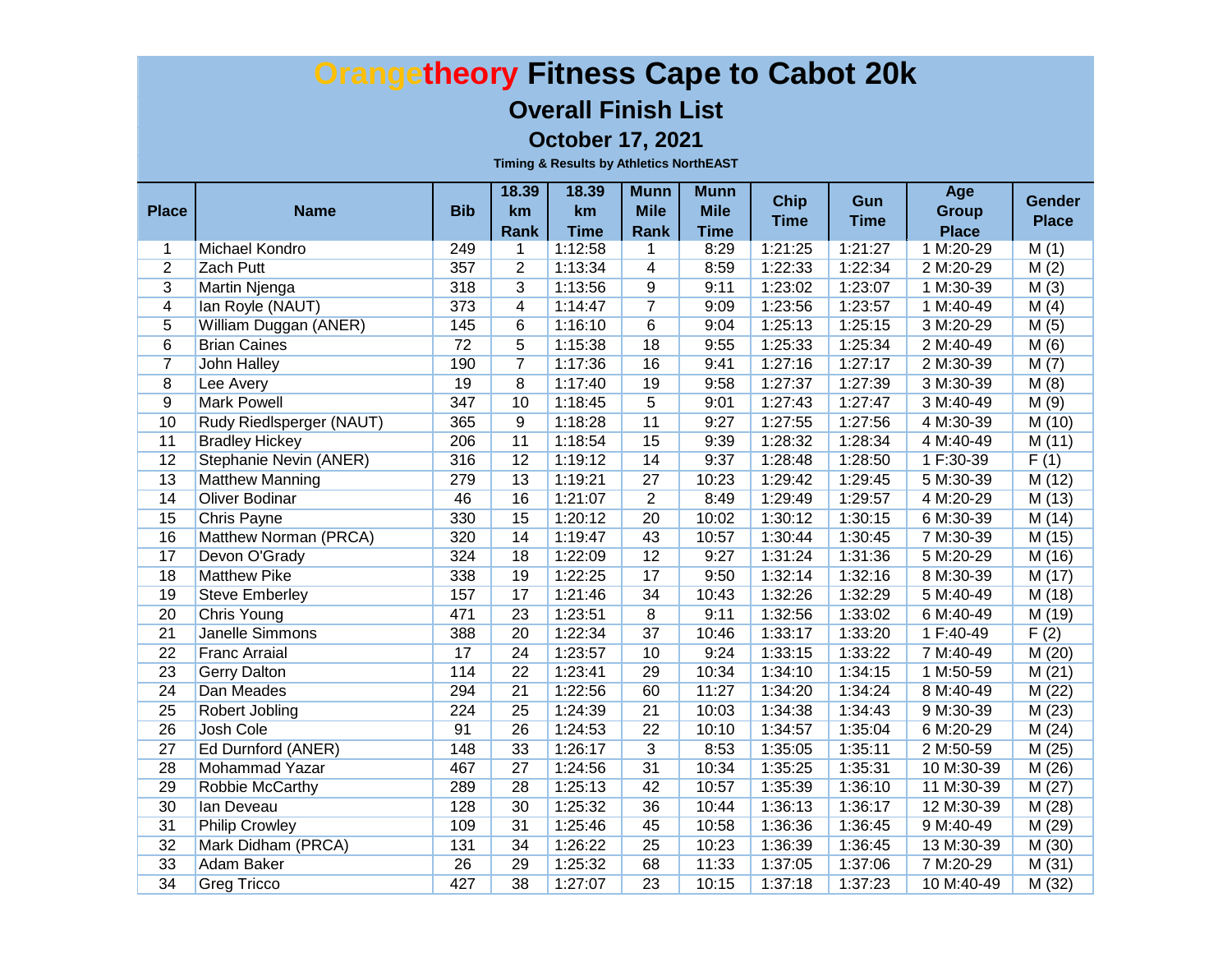#### **Overall Finish List**

**October 17, 2021**

|                 |                                 |            | 18.39             | 18.39                  | <b>Munn</b>       | <b>Munn</b>          | <b>Chip</b> | Gun         | Age                       | <b>Gender</b> |
|-----------------|---------------------------------|------------|-------------------|------------------------|-------------------|----------------------|-------------|-------------|---------------------------|---------------|
| <b>Place</b>    | <b>Name</b>                     | <b>Bib</b> | <b>km</b>         | km                     | <b>Mile</b>       | <b>Mile</b>          | <b>Time</b> | <b>Time</b> | <b>Group</b>              | <b>Place</b>  |
| 35              | Allyson Stuckless (ANER)        | 411        | <b>Rank</b><br>37 | <b>Time</b><br>1:27:00 | <b>Rank</b><br>40 | <b>Time</b><br>10:55 | 1:37:48     | 1:37:56     | <b>Place</b><br>2 F:40-49 | F(3)          |
| 36              | <b>Douglas Elliott</b>          | 155        | 36                | 1:26:42                | 56                | 11:16                | 1:37:55     | 1:37:59     | 14 M:30-39                | M(33)         |
| 37              | <b>Melanie Mercer</b>           | 297        | 35                | 1:26:31                | 74                | 11:39                | 1:38:08     | 1:38:11     | 1 F:20-29                 | F(4)          |
| 38              | Andrew M.L. Smith (ANER)        | 398        | 39                | 1:27:18                | 50                | 11:09                | 1:38:19     | 1:38:27     | 3 M:50-59                 | M(34)         |
| 39              | John Walsh                      | 443        | 40                | 1:27:50                | 41                | 10:55                | 1:38:41     | 1:38:46     | 11 M:40-49                | M(35)         |
| 40              | <b>Glen Noel</b>                | 319        | 41                | 1:28:11                | 35                | 10:44                | 1:38:51     | 1:38:56     | 4 M:50-59                 | M(36)         |
| 41              | <b>Gary Thorpe</b>              | 420        | 45                | 1:28:46                | 28                | 10:24                | 1:39:07     | 1:39:10     | 12 M:40-49                | M(37)         |
| 42              | Ryan Quinlan                    | 358        | 32                | 1:26:13                | 147               | 13:06                | 1:39:17     | 1:39:20     | 15 M:30-39                | M(38)         |
| 43              | Jared Rypkema                   | 378        | 48                | 1:29:06                | 30                | 10:34                | 1:39:25     | 1:39:40     | 13 M:40-49                | M(39)         |
| 44              | <b>Patrick Power</b>            | 353        | 44                | 1:28:46                | 46                | 10:58                | 1:39:34     | 1:39:45     | 8 M:20-29                 | M(40)         |
| 45              | <b>Charles Luther</b>           | 268        | 43                | 1:28:36                | 54                | 11:12                | 1:39:46     | 1:39:49     | 16 M:30-39                | M(41)         |
| 46              | Adam Mandville                  | 278        | 42                | 1:28:32                | 59                | 11:26                | 1:39:48     | 1:39:58     | 17 M:30-39                | M(42)         |
| 47              | Chris Boyde                     | 53         | 49                | 1:29:07                | 39                | 10:53                | 1:39:45     | 1:40:00     | 18 M:30-39                | M(43)         |
| 48              | Kyle Warman                     | 446        |                   |                        |                   |                      | 1:40:29     | 1:40:29     | 19 M:30-39                | M (44)        |
| 49              | Marcus de Leon                  | 121        | 46                | 1:28:51                | 78                | 11:43                | 1:40:26     | 1:40:34     | 14 M:40-49                | M (45)        |
| 50              | Adam Palmer                     | 327        | 47                | 1:29:00                | 72                | 11:38                | 1:40:33     | 1:40:39     | 15 M:40-49                | M (46)        |
| 51              | <b>Colin Parsons</b>            | 475        | 53                | 1:31:42                | 13                | 9:35                 | 1:40:58     | 1:41:17     | 9 M:20-29                 | M(47)         |
| 52              | Ryan Glynn                      | 183        | 51                | 1:29:51                | 65                | 11:31                | 1:41:19     | 1:41:22     | 20 M:30-39                | M (48)        |
| 53              | <b>Barry Peters</b>             | 336        | 50                | 1:29:41                | 91                | 12:00                | 1:41:35     | 1:41:42     | 16 M:40-49                | M (49)        |
| 54              | Jeff Kelly                      | 236        | 52                | 1:31:13                | 53                | 11:10                | 1:42:16     | 1:42:23     | 21 M:30-39                | M (50)        |
| $\overline{55}$ | Christine Aubrey-Bassler (ANER) | 18         | 57                | 1:32:09                | 26                | 10:23                | 1:42:13     | 1:42:32     | 3 F:40-49                 | F(5)          |
| 56              | Matthew Walsh                   | 445        | 59                | 1:32:26                | 24                | 10:15                | 1:42:35     | 1:42:42     | 22 M:30-39                | M(51)         |
| 57              | <b>Corey Roberts</b>            | 366        | 55                | 1:31:54                | 38                | 10:52                | 1:42:42     | 1:42:47     | 5 M:50-59                 | M(52)         |
| 58              | David Day                       | 120        | 54                | 1:31:47                | 49                | 11:08                | 1:42:38     | 1:42:56     | 17 M:40-49                | M(53)         |
| 59              | Kiley Dominie (PRCA)            | 136        | 56                | 1:32:01                | 75                | 11:40                | 1:43:36     | 1:43:42     | 18 M:40-49                | M(54)         |
| 60              | Stephen Dilny                   | 133        | 58                | 1:32:16                | 84                | 11:51                | 1:43:59     | 1:44:08     | 19 M:40-49                | M(55)         |
| 61              | <b>Adam Vickers</b>             | 433        | 63                | 1:32:55                | 64                | 11:30                | 1:44:19     | 1:44:26     | 23 M:30-39                | M (56)        |
| 62              | <b>Kurtis Butt</b>              | 70         | 62                | 1:32:52                | $\overline{71}$   | 11:35                | 1:44:14     | 1:44:28     | 10 M:20-29                | M(57)         |
| 63              | Peter Thompson                  | 418        | 60                | 1:32:28                | 115               | 12:32                | 1:44:53     | 1:45:00     | 20 M:40-49                | M (58)        |
| 64              | <b>Craig Ennis</b>              | 158        | 68                | 1:34:36                | 33                | 10:42                | 1:44:57     | 1:45:18     | 21 M:40-49                | M(59)         |
| 65              | Abdelrahman Ahmed               | 13         | $\overline{71}$   | 1:34:50                | 32                | 10:40                | 1:45:05     | 1:45:31     | 24 M:30-39                | M(60)         |
| 66              | Chris Flanagan (ANER)           | 6          | 67                | 1:34:20                | 55                | 11:13                | 1:45:24     | 1:45:34     | 6 M:50-59                 | M(61)         |
| 67              | <b>Chris Snow</b>               | 401        | 64                | 1:32:57                | 135               | 12:56                | 1:45:36     | 1:45:53     | 22 M:40-49                | M (62)        |
| 68              | <b>Andrew Tobin</b>             | 422        | 61                | 1:32:45                | 167               | 13:26                | 1:46:04     | 1:46:11     | 25 M:30-39                | M(63)         |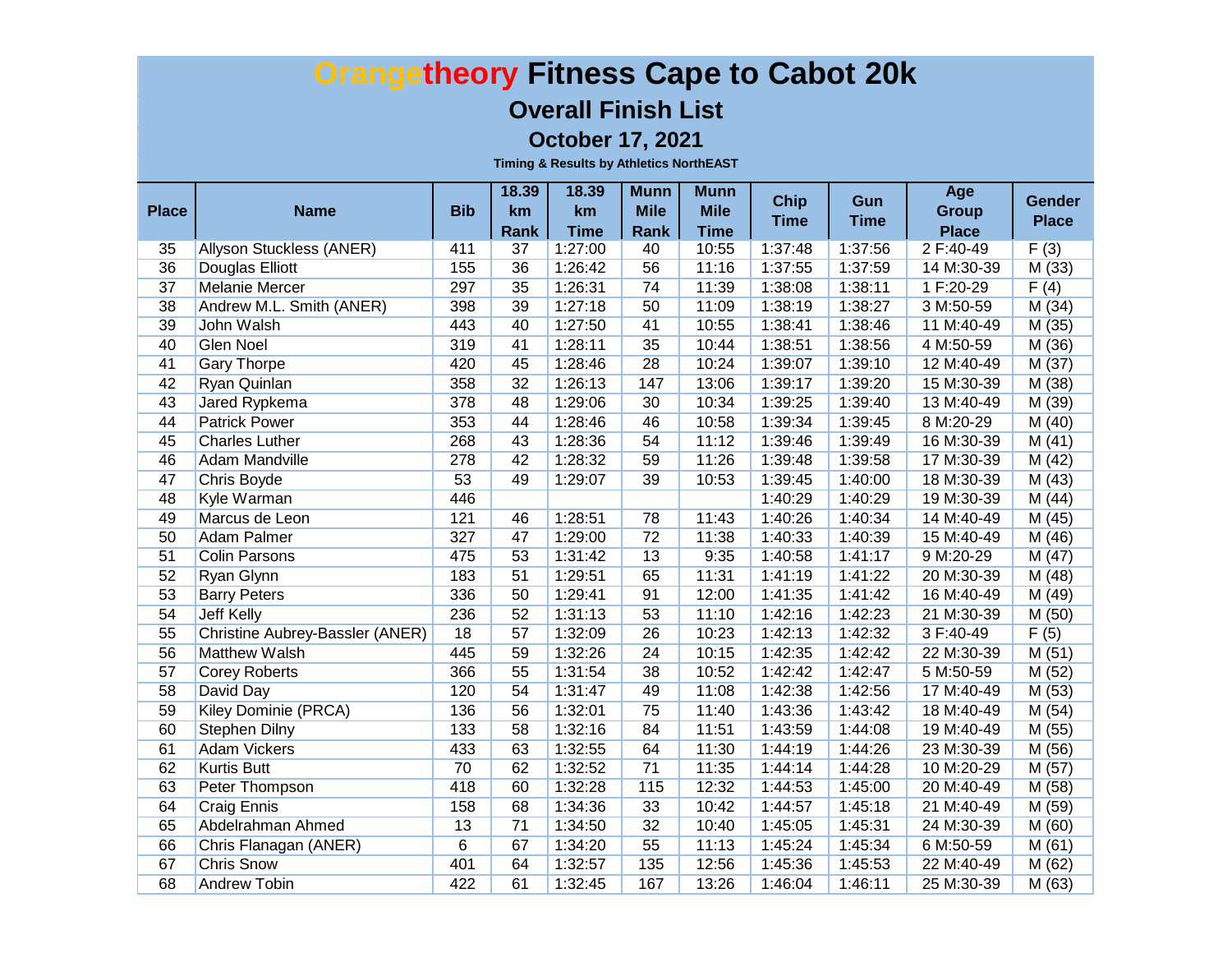#### **Overall Finish List**

**October 17, 2021**

|                 |                            |                | 18.39           | 18.39             | <b>Munn</b>         | <b>Munn</b>                | <b>Chip</b> | Gun         | Age                          | <b>Gender</b> |
|-----------------|----------------------------|----------------|-----------------|-------------------|---------------------|----------------------------|-------------|-------------|------------------------------|---------------|
| <b>Place</b>    | <b>Name</b>                | <b>Bib</b>     | km<br>Rank      | km<br><b>Time</b> | <b>Mile</b><br>Rank | <b>Mile</b><br><b>Time</b> | <b>Time</b> | <b>Time</b> | <b>Group</b><br><b>Place</b> | <b>Place</b>  |
| 69              | Jason MacDonald (ANER)     | 272            | 65              | 1:33:51           | 107                 | 12:20                      | 1:45:45     | 1:46:11     | 23 M:40-49                   | M(64)         |
| 70              | <b>Andrew O'Brien</b>      | 322            | 73              | 1:35:18           | 47                  | 11:06                      | 1:46:17     | 1:46:24     | 26 M:30-39                   | M(65)         |
| 71              | Gage Miranda               | 470            | 69              | 1:34:36           | 93                  | 12:02                      | 1:46:24     | 1:46:39     | 27 M:30-39                   | M(66)         |
| 72              | <b>Jeff Barnes (ANER)</b>  | $\overline{1}$ | 66              | 1:34:08           | 117                 | 12:35                      | 1:46:31     | 1:46:43     | 7 M:50-59                    | M(67)         |
| 73              | <b>Trevor Harnum</b>       | 194            | 70              | 1:34:41           | 99                  | 12:11                      | 1:46:45     | 1:46:52     | 24 M:40-49                   | M(68)         |
| 74              | <b>Jeff Vaters</b>         | 432            | 75              | 1:35:49           | 58                  | 11:25                      | 1:46:59     | 1:47:14     | 8 M:50-59                    | M(69)         |
| 75              | <b>Andy Carew</b>          | 78             | 74              | 1:35:20           | 90                  | 11:59                      | 1:46:54     | 1:47:19     | 28 M:30-39                   | M(70)         |
| 76              | Kenneth Hammond            | 476            | $\overline{72}$ | 1:35:08           | 120                 | 12:38                      | 1:47:24     | 1:47:47     | 29 M:30-39                   | M(71)         |
| $\overline{77}$ | Suzanna Lewis              | 264            | 83              | 1:37:01           | 48                  | 11:07                      | 1:47:53     | 1:48:09     | 2 F:30-39                    | F(6)          |
| 78              | <b>Gord Delaney</b>        | 124            | 80              | 1:36:36           | 67                  | 11:33                      | 1:47:57     | 1:48:09     | 25 M:40-49                   | M(72)         |
| 79              | <b>Lindsay Taylor</b>      | 415            | $\overline{77}$ | 1:36:22           | 86                  | 11:52                      | 1:48:04     | 1:48:15     | 3 F:30-39                    | F(7)          |
| 80              | Erik Charron (ANER)        | 84             | 78              | 1:36:29           | 88                  | 11:53                      | 1:48:11     | 1:48:22     | 30 M:30-39                   | M(73)         |
| 81              | <b>Liam Foley</b>          | 170            | 79              | 1:36:34           | 85                  | 11:52                      | 1:47:54     | 1:48:27     | 11 M:20-29                   | M (74)        |
| 82              | <b>Julie Andrews</b>       | 16             | 81              | 1:36:45           | $\overline{77}$     | 11:43                      | 1:48:27     | 1:48:28     | 4 F:30-39                    | F(8)          |
| 83              | <b>Mark Stoddart</b>       | 408            | 82              | 1:36:56           | 79                  | 11:44                      | 1:48:23     | 1:48:40     | 26 M:40-49                   | M (75)        |
| 84              | <b>Richard Martin</b>      | 283            | 84              | 1:37:14           | 76                  | 11:42                      | 1:48:29     | 1:48:56     | 27 M:40-49                   | M (76)        |
| 85              | Catherine Laechelin        | 254            | 92              | 1:38:02           | 62                  | 11:30                      | 1:49:21     | 1:49:32     | 4 F:40-49                    | F(9)          |
| 86              | Matthew Thomey             | 417            | 87              | 1:37:33           | 103                 | 12:18                      | 1:49:45     | 1:49:52     | 31 M:30-39                   | M (77)        |
| 87              | <b>Brittney Fitzgerald</b> | 164            | 100             | 1:38:52           | 52                  | 11:10                      | 1:49:50     | 1:50:02     | 5 F:30-39                    | F(10)         |
| 88              | Ryan Murphy                | 312            | 91              | 1:37:53           | 98                  | 12:10                      | 1:49:55     | 1:50:03     | 32 M:30-39                   | M (78)        |
| 89              | <b>Cliff Gaetz</b>         | 473            | 98              | 1:38:46           | 61                  | 11:29                      | 1:49:48     | 1:50:16     | 28 M:40-49                   | M (79)        |
| 90              | Wade King                  | 245            | 86              | 1:37:31           | 131                 | 12:48                      | 1:49:49     | 1:50:20     | 29 M:40-49                   | M (80)        |
| 91              | <b>Terry Gulliford</b>     | 189            | 88              | 1:37:34           | 129                 | 12:46                      | 1:50:03     | 1:50:21     | 9 M:50-59                    | M(81)         |
| 92              | Sandra Pope                | 344            | 96              | 1:38:40           | 81                  | 11:48                      | 1:50:18     | 1:50:29     | 1 F:50-59                    | F(11)         |
| 93              | <b>Brian Drover</b>        | 143            | 95              | 1:38:28           | 92                  | 12:02                      | 1:50:18     | 1:50:30     | 33 M:30-39                   | M(82)         |
| 94              | <b>Ally Wilkins</b>        | 456            | 97              | 1:38:41           | 82                  | 11:49                      | 1:50:03     | 1:50:31     | $1 F: 0-19$                  | F(12)         |
| 95              | Gabriel Bonilla            | 48             | 99              | 1:38:46           | 87                  | 11:52                      | 1:50:10     | 1:50:39     | 34 M:30-39                   | M (83)        |
| 96              | Robert Wight               | 455            | 105             | 1:39:08           | 73                  | 11:38                      | 1:50:36     | 1:50:46     | 12 M:20-29                   | M(84)         |
| 97              | <b>Mike Collins</b>        | 93             | 93              | 1:38:02           | 130                 | 12:48                      | 1:50:40     | 1:50:50     | 30 M:40-49                   | M (85)        |
| 98              | Janine Woodrow             | 463            | 103             | 1:39:02           | 83                  | 11:50                      | 1:50:42     | 1:50:52     | 5 F:40-49                    | F(13)         |
| 99              | Nancy Beaton (ANER)        | 36             | 102             | 1:39:00           | 89                  | 11:57                      | 1:50:46     | 1:50:57     | 6 F:40-49                    | F(14)         |
| 100             | <b>Michael Dawe</b>        | 118            | 85              | 1:37:16           | 181                 | 13:42                      | 1:50:54     | 1:50:58     | 35 M:30-39                   | M(86)         |
| 101             | Scott Taplin               | 413            | 76              | 1:36:19           | 231                 | 14:52                      | 1:51:02     | 1:51:11     | 36 M:30-39                   | M (87)        |
| 102             | Joanne Budgell (PRCA)      | 63             | 94              | 1:38:22           | 133                 | 12:50                      | 1:50:48     | 1:51:12     | 6 F:30-39                    | F(15)         |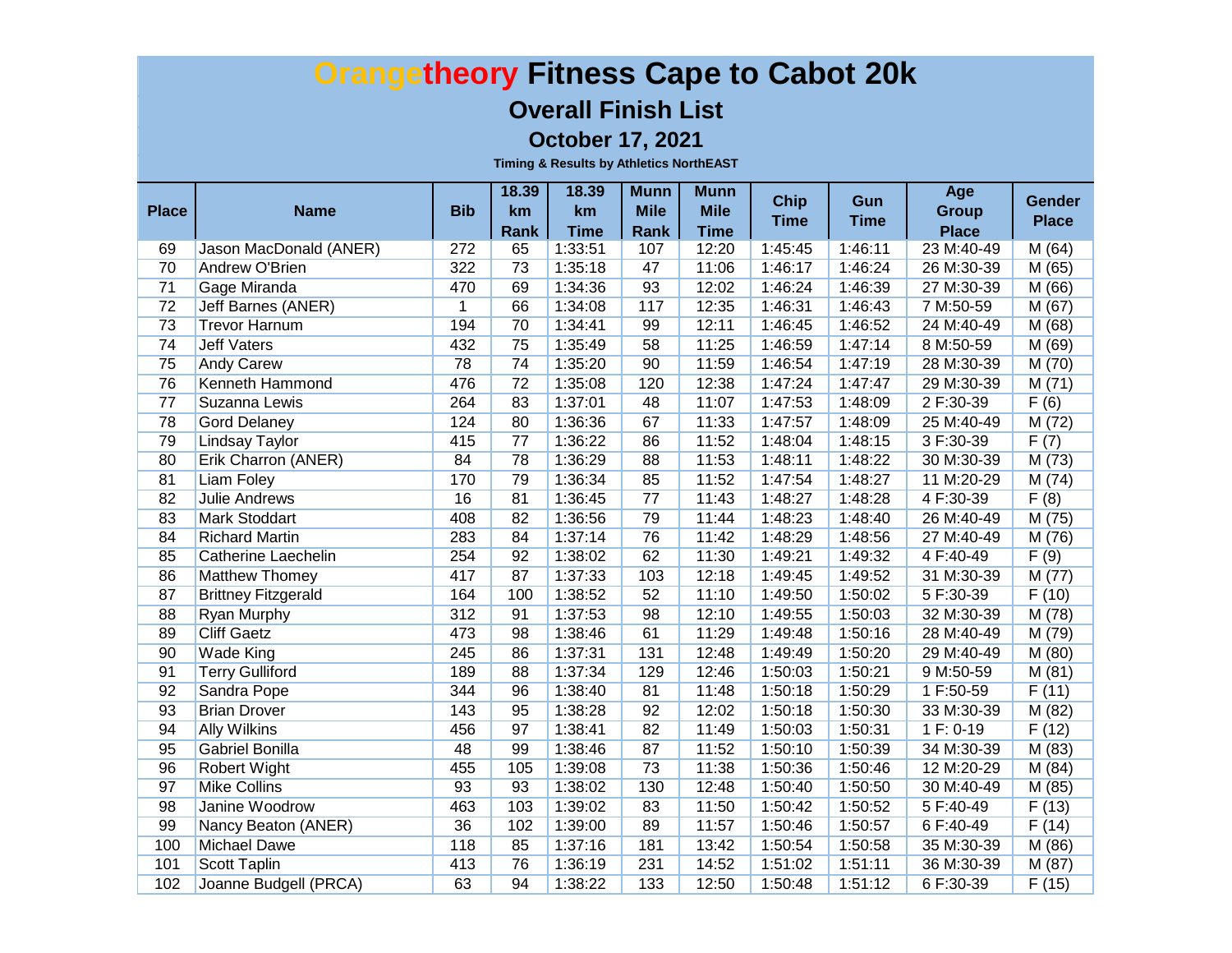#### **Overall Finish List**

**October 17, 2021**

|              |                            | <b>Bib</b>      | 18.39             | 18.39             | <b>Munn</b>                | <b>Munn</b>                | <b>Chip</b> | Gun         | Age                          | Gender       |
|--------------|----------------------------|-----------------|-------------------|-------------------|----------------------------|----------------------------|-------------|-------------|------------------------------|--------------|
| <b>Place</b> | <b>Name</b>                |                 | km<br><b>Rank</b> | km<br><b>Time</b> | <b>Mile</b><br><b>Rank</b> | <b>Mile</b><br><b>Time</b> | <b>Time</b> | <b>Time</b> | <b>Group</b><br><b>Place</b> | <b>Place</b> |
| 103          | Ryan Peach                 | 332             | 101               | 1:38:54           | 126                        | 12:42                      | 1:51:24     | 1:51:37     | 13 M:20-29                   | M (88)       |
| 104          | <b>Erin Mayo</b>           | 286             | 107               | 1:39:25           | 105                        | 12:20                      | 1:51:35     | 1:51:45     | 7 F:40-49                    | F(16)        |
| 105          | Michaela Roebothan         | 369             | 109               | 1:40:03           | 94                         | 12:03                      | 1:51:51     | 1:52:06     | 2 F:50-59                    | F(17)        |
| 106          | <b>Russell Vardy</b>       | 431             | 90                | 1:37:37           | 218                        | 14:34                      | 1:52:11     | 1:52:11     | 31 M:40-49                   | M(89)        |
| 107          | <b>Kelly Wilkins</b>       | 457             | 108               | 1:39:39           | 121                        | 12:39                      | 1:52:08     | 1:52:18     | 8 F:40-49                    | F(18)        |
| 108          | <b>Hughie Snook</b>        | 400             | 106               | 1:39:14           | 145                        | 13:05                      | 1:52:02     | 1:52:20     | 37 M:30-39                   | M(90)        |
| 109          | <b>Mark Pope</b>           | 343             | 118               | 1:40:57           | 63                         | 11:30                      | 1:51:55     | 1:52:27     | 38 M:30-39                   | M(91)        |
| 110          | <b>Melissa Saunders</b>    | 381             | 120               | 1:41:26           | 51                         | 11:09                      | 1:52:07     | 1:52:36     | 7F:30-39                     | F(19)        |
| 111          | Keith Glynn (PRCA)         | 182             | 114               | 1:40:23           | 116                        | 12:32                      | 1:52:47     | 1:52:55     | 10 M:50-59                   | M(92)        |
| 112          | Amanda Butt                | 69              | 89                | 1:37:36           | 261                        | 15:26                      | 1:52:56     | 1:53:02     | 8 F:30-39                    | F(20)        |
| 113          | <b>Barbara Wells</b>       | 447             | 112               | 1:40:21           | 134                        | 12:52                      | 1:53:04     | 1:53:14     | 9 F:40-49                    | F(21)        |
| 114          | <b>Tara Corbett</b>        | 100             | 110               | 1:40:04           | 157                        | 13:18                      | 1:53:09     | 1:53:23     | 3 F:50-59                    | F(22)        |
| 115          | <b>Sharon Wall</b>         | 437             | 115               | 1:40:25           | 137                        | 13:00                      | 1:53:12     | 1:53:25     | 10 F:40-49                   | F(23)        |
| 116          | <b>Beverly Bromley</b>     | 58              | 116               | 1:40:27           | 149                        | 13:09                      | 1:53:24     | 1:53:36     | 11 F:40-49                   | F(24)        |
| 117          | Dale Croft                 | 106             | 117               | 1:40:52           | 138                        | 13:01                      | 1:53:45     | 1:53:53     | 39 M:30-39                   | M(93)        |
| 118          | Jeremy Babstock            | 23              | 113               | 1:40:22           | 170                        | 13:31                      | 1:53:47     | 1:53:54     | 40 M:30-39                   | M (94)       |
| 119          | <b>Ashley Brett</b>        | 56              | 122               | 1:41:53           | 95                         | 12:04                      | 1:53:43     | 1:53:57     | 9 F:30-39                    | F(25)        |
| 120          | Ryan Kenny                 | 240             | 137               | 1:42:53           | 57                         | 11:21                      | 1:53:46     | 1:54:14     | 1 M: 0-19                    | M (95)       |
| 121          | Em Sopkowe                 | 404             | 119               | 1:41:12           | 156                        | 13:17                      | 1:54:10     | 1:54:29     | 12 F:40-49                   | F(26)        |
| 122          | Ryan Kirby                 | 246             | 131               | 1:42:14           | 110                        | 12:20                      | 1:53:53     | 1:54:35     | 41 M:30-39                   | M (96)       |
| 123          | <b>Erin Dancey</b>         | 115             | $132$             | 1:42:14           | 111                        | 12:21                      | 1:53:53     | 1:54:35     | 10 F:30-39                   | F(27)        |
| 124          | Lee Hollett                | 214             | 136               | 1:42:36           | 96                         | 12:04                      | 1:54:16     | 1:54:41     | 42 M:30-39                   | M (97)       |
| 125          | Keith Hogan (ANER)         | 213             | 111               | 1:40:18           | 208                        | 14:23                      | 1:54:32     | 1:54:42     | 11 M:50-59                   | M(98)        |
| 126          | <b>Kyle Rose</b>           | 370             | 121               | 1:41:43           | 141                        | 13:04                      | 1:54:11     | 1:54:47     | 43 M:30-39                   | M (99)       |
| 127          | Melissa Butler             | 68              | 129               | 1:42:08           | 123                        | 12:40                      | 1:54:27     | 1:54:48     | 11 F:30-39                   | F(28)        |
| 128          | Kim Babb                   | $\overline{22}$ | 124               | 1:41:54           | 136                        | 12:56                      | 1:54:22     | 1:54:51     | 12 F:30-39                   | F(29)        |
| 129          | <b>Daniel Reid</b>         | 362             | 130               | 1:42:11           | 124                        | 12:42                      | 1:54:36     | 1:54:53     | 44 M:30-39                   | M (100)      |
| 130          | Courtney Walsh (PRCA)      | 440             | 123               | 1:41:53           | 143                        | 13:04                      | 1:54:41     | 1:54:58     | 13 F:30-39                   | F(30)        |
| 131          | Christopher Bayliss (PRCA) | 35              | 138               | 1:42:59           | 101                        | 12:14                      | 1:54:30     | 1:55:13     | 32 M:40-49                   | M(101)       |
| $132$        | lan Kilburn                | 243             | 125               | 1:41:55           | 159                        | 13:19                      | 1:55:07     | 1:55:14     | 45 M:30-39                   | M(102)       |
| 133          | <b>Adam Walsh</b>          | 438             | 126               | 1:41:56           | 171                        | 13:32                      | 1:54:58     | 1:55:29     | 33 M:40-49                   | M (103)      |
| 134          | <b>Brad Hodder</b>         | 210             | 127               | 1:41:57           | 179                        | 13:37                      | 1:55:21     | 1:55:35     | 34 M:40-49                   | M(104)       |
| 135          | Michael Stone              | 409             | 104               | 1:39:06           | 303                        | 16:38                      | 1:55:41     | 1:55:44     | 46 M:30-39                   | M(105)       |
| 136          | David Emberley             | 156             | 128               | 1:41:58           | 186                        | 13:49                      | 1:55:41     | 1:55:48     | 35 M:40-49                   | M(106)       |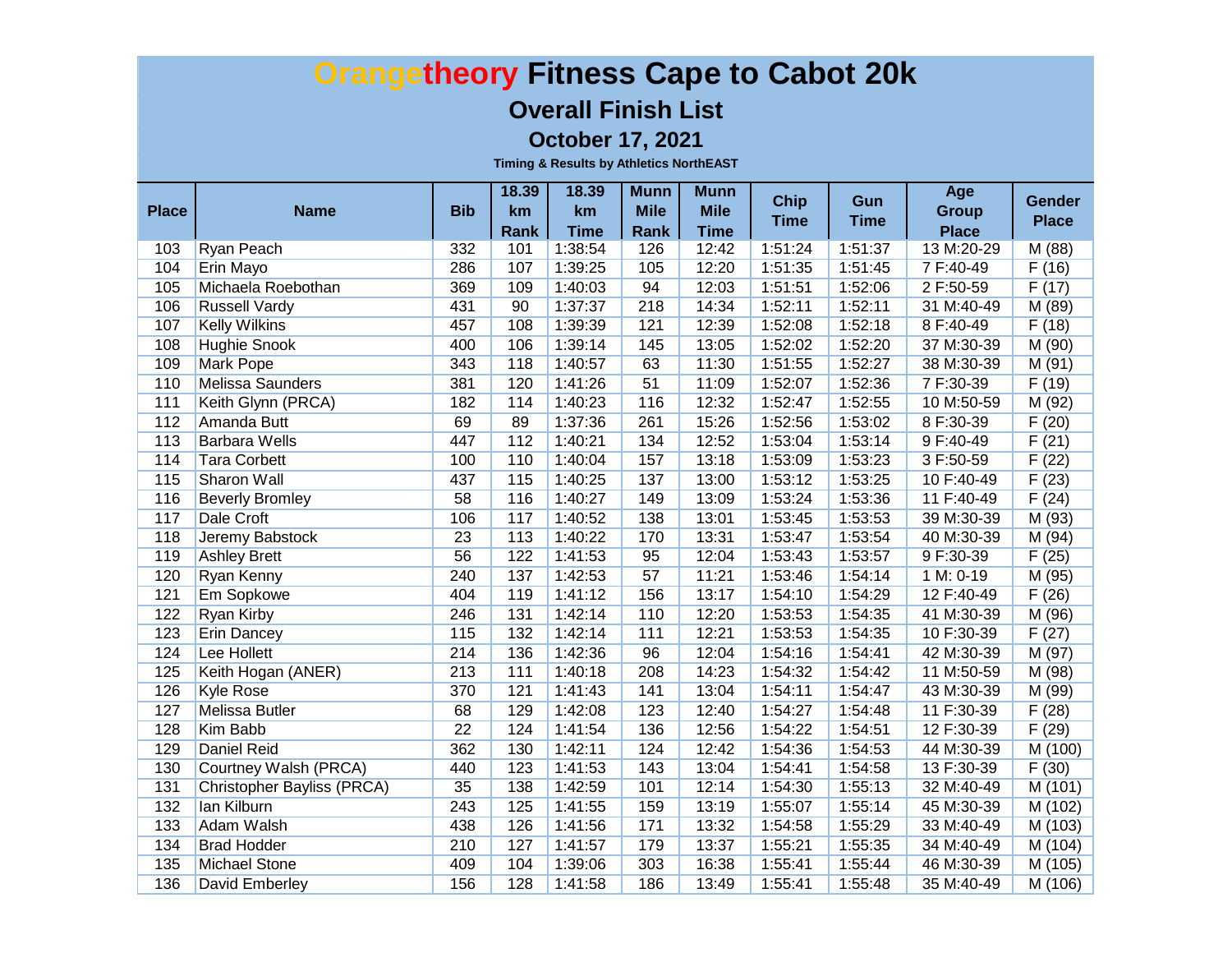#### **Overall Finish List**

**October 17, 2021**

|              |                       |                 | 18.39       | 18.39                  | <b>Munn</b> | <b>Munn</b>          | <b>Chip</b> | Gun         | Age                        | <b>Gender</b>                 |
|--------------|-----------------------|-----------------|-------------|------------------------|-------------|----------------------|-------------|-------------|----------------------------|-------------------------------|
| <b>Place</b> | <b>Name</b>           | <b>Bib</b>      | km          | km                     | <b>Mile</b> | <b>Mile</b>          | <b>Time</b> | <b>Time</b> | <b>Group</b>               | <b>Place</b>                  |
| 137          | <b>TJ Caines</b>      | 74              | Rank<br>148 | <b>Time</b><br>1:44:09 | Rank<br>80  | <b>Time</b><br>11:47 | 1:55:12     | 1:55:56     | <b>Place</b><br>47 M:30-39 | $\overline{M(107)}$           |
| 138          | <b>Neill Banks</b>    | $\overline{31}$ | 143         | 1:43:45                | 100         | 12:11                | 1:55:38     | 1:55:57     | 36 M:40-49                 | M(108)                        |
| 139          | David Foley (ANER)    | 169             | 135         | 1:42:34                | 164         | 13:23                | 1:55:28     | 1:55:58     | 12 M:50-59                 | M(109)                        |
| 140          | <b>Heather Jones</b>  | 228             | 139         | 1:43:00                | 140         | 13:04                | 1:55:56     | 1:56:04     | 13 F:40-49                 | F(31)                         |
| 141          | David Dwyer           | 149             | 142         | 1:43:44                | 113         | 12:26                | 1:55:56     | 1:56:10     | 13 M:50-59                 | M(110)                        |
| 142          | <b>Sharon Collins</b> | 94              | 141         | 1:43:36                | 118         | 12:35                | 1:55:40     | 1:56:11     | 14 F:30-39                 | F(32)                         |
| 143          | <b>Jeff Trahey</b>    | 425             | 134         | 1:42:30                | 183         | 13:44                | 1:55:51     | 1:56:14     | 37 M:40-49                 | M(111)                        |
| 144          | <b>Adam Wylie</b>     | 466             | 140         | 1:43:02                | 155         | 13:16                | 1:55:47     | 1:56:19     | 38 M:40-49                 | M(112)                        |
| 145          | Leon Hunt             | 215             | 153         | 1:44:44                | 70          | 11:35                | 1:55:39     | 1:56:19     | 48 M:30-39                 | M (113)                       |
| 146          | <b>Percy Delaney</b>  | 125             | 150         | 1:44:29                | 106         | 12:20                | 1:56:10     | 1:56:50     | 14 M:50-59                 | M(114)                        |
| 147          | <b>Desmond Power</b>  | 350             | 147         | 1:43:56                | 150         | 13:11                | 1:56:45     | 1:57:08     | 15 M:50-59                 | M(115)                        |
| 148          | <b>Alexander Muir</b> | 308             | 146         | 1:43:55                | 165         | 13:23                | 1:57:05     | 1:57:19     | 49 M:30-39                 | M(116)                        |
| 149          | <b>Cory Blackmore</b> | 469             | 170         | 1:46:35                | 44          | 10:58                | 1:57:25     | 1:57:33     | 50 M:30-39                 | $\overline{\mathsf{M}}$ (117) |
| 150          | Andrea Duguid         | 146             | 156         | 1:44:58                | 139         | 13:02                | 1:57:55     | 1:58:00     | 14 F:40-49                 | F(33)                         |
| 151          | <b>Melanie Stairs</b> | 406             | 161         | 1:45:40                | 108         | 12:20                | 1:57:46     | 1:58:01     | 15 F:30-39                 | F(34)                         |
| 152          | Lisa Cook             | 97              | 157         | 1:44:58                | 142         | 13:04                | 1:57:57     | 1:58:02     | 16 F:30-39                 | F(35)                         |
| 153          | <b>Harlem Medina</b>  | 295             | 149         | 1:44:24                | 184         | 13:45                | 1:57:41     | 1:58:09     | 51 M:30-39                 | M (118)                       |
| 154          | <b>Matthew Bragg</b>  | 55              | $171$       | 1:46:35                | 69          | 11:34                | 1:58:03     | 1:58:10     | 52 M:30-39                 | M (119)                       |
| 155          | Don Welsh             | 448             | 152         | 1:44:40                | 178         | 13:35                | 1:58:01     | 1:58:16     | 1 M:60-69                  | M(120)                        |
| 156          | Alison Winsor         | 459             | 154         | 1:44:51                | 169         | 13:27                | 1:58:11     | 1:58:18     | 4 F:50-59                  | F(36)                         |
| 157          | <b>Heather Penney</b> | 334             | 144         | 1:43:49                | 217         | 14:33                | 1:58:18     | 1:58:22     | 2 F:20-29                  | F(37)                         |
| 158          | Scott Belbin          | 38              | 158         | 1:45:04                | 160         | 13:19                | 1:57:50     | 1:58:24     | 16 M:50-59                 | M (121)                       |
| 159          | Kathy Moulton         | 307             | 145         | 1:43:50                | 222         | 14:38                | 1:58:19     | 1:58:28     | 17 F:30-39                 | F(38)                         |
| 160          | Doug Harrison         | 196             | 166         | 1:46:23                | 104         | 12:19                | 1:58:31     | 1:58:42     | 53 M:30-39                 | M(122)                        |
| 161          | <b>Robert Mills</b>   | 300             | 151         | 1:44:37                | 204         | 14:19                | 1:58:38     | 1:58:57     | 17 M:50-59                 | M(123)                        |
| 162          | Shauna Bishop         | 43              | 165         | 1:46:10                | $132$       | 12:49                | 1:58:44     | 1:59:00     | 18 F:30-39                 | F(39)                         |
| 163          | <b>Rick Lawes</b>     | 259             | 155         | 1:44:54                | 205         | 14:20                | 1:59:10     | 1:59:14     | 2 M:60-69                  | M (124)                       |
| 164          | Donna Rowlands        | 371             | 172         | 1:46:38                | 119         | 12:38                | 1:59:01     | 1:59:17     | 5F:50-59                   | F(40)                         |
| 165          | Daniel MacKenzie      | 276             | 175         | 1:47:01                | 102         | 12:16                | 1:58:57     | 1:59:17     | 54 M:30-39                 | M(125)                        |
| 166          | Deila Young           | 468             | 174         | 1:46:47                | 122         | 12:40                | 1:58:53     | 1:59:27     | 15 F:40-49                 | F(41)                         |
| 167          | Michael DeRoche       | 127             | 133         | 1:42:30                | 324         | 17:04                | 1:59:29     | 1:59:34     | 3 M:60-69                  | M (126)                       |
| 168          | Virginia Hobbs        | 209             | 167         | 1:46:23                | 161         | 13:20                | 1:59:14     | 1:59:44     | 16 F:40-49                 | F(42)                         |
| 169          | <b>Thomas Kelsey</b>  | 237             | 160         | 1:45:27                | 213         | 14:30                | 1:59:48     | 1:59:57     | 55 M:30-39                 | M(127)                        |
| 170          | Wes Aylward           | $\overline{21}$ | 181         | 1:47:49                | 112         | 12:22                | 1:59:48     | 2:00:12     | 39 M:40-49                 | M (128)                       |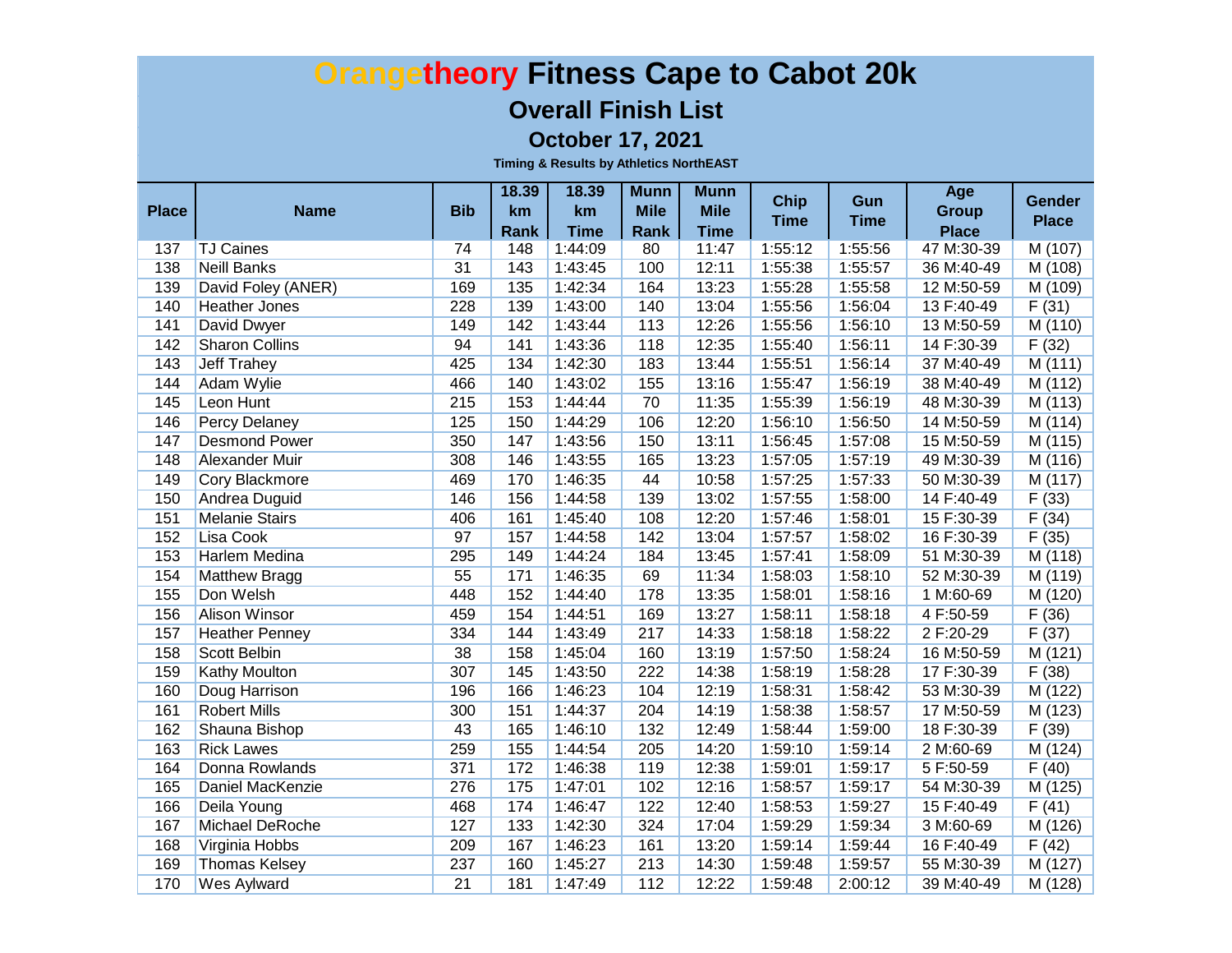#### **Overall Finish List**

**October 17, 2021**

|              |                                       |            | 18.39       | 18.39              | <b>Munn</b>        | <b>Munn</b>    | <b>Chip</b>        | Gun                | Age                     | <b>Gender</b>  |
|--------------|---------------------------------------|------------|-------------|--------------------|--------------------|----------------|--------------------|--------------------|-------------------------|----------------|
| <b>Place</b> | <b>Name</b>                           | <b>Bib</b> | km          | km                 | <b>Mile</b>        | <b>Mile</b>    | <b>Time</b>        | <b>Time</b>        | <b>Group</b>            | <b>Place</b>   |
|              |                                       | 83         | Rank<br>159 | <b>Time</b>        | <b>Rank</b><br>252 | <b>Time</b>    |                    |                    | <b>Place</b>            |                |
| 171          | <b>Ashley Charlebois</b>              | 266        |             | 1:45:06            |                    | 15:11          | 1:59:46            | 2:00:18            | 19 F:30-39              | F(43)          |
| 172<br>173   | Rebecca Long<br><b>Sharon Trainor</b> | 426        | 173<br>164  | 1:46:45<br>1:46:08 | 173<br>203         | 13:32<br>14:18 | 2:00:00<br>2:00:06 | 2:00:18<br>2:00:26 | 20 F:30-39<br>6 F:50-59 | F(44)<br>F(45) |
| 174          |                                       | 412        | 178         |                    |                    | 13:35          |                    |                    | 21 F:30-39              |                |
|              | Natasha Sullivan                      | 284        |             | 1:47:08            | 177                |                | 2:00:44            | 2:00:44            |                         | F(46)          |
| 175          | <b>Warren Martin</b>                  | 212        | 168         | 1:46:27            | 202                | 14:18          | 2:00:15            | 2:00:45            | 40 M:40-49              | M(129)         |
| 176          | Sara Hodder                           |            | 163         | 1:45:54            | 236                | 14:56          | 2:00:38            | 2:00:51            | 17 F:40-49              | F(47)          |
| 177          | Angela Bonnell                        | 49         | 180         | 1:47:34            | 175                | 13:34          | 2:00:36            | 2:01:08            | 22 F:30-39              | F(48)          |
| 178          | <b>Billy Kelly</b>                    | 235        | 179         | 1:47:20            | 187                | 13:49          | 2:00:43            | 2:01:10            | 41 M:40-49              | M(130)         |
| 179          | Derek McDonald                        | 292        | 162         | 1:45:51            | 265                | 15:28          | 2:01:13            | 2:01:19            | 56 M:30-39              | M(131)         |
| 180          | Gus Lynch Jr.                         | 270        | 177         | 1:47:03            | 212                | 14:29          | 2:01:09            | 2:01:32            | 18 M:50-59              | M (132)        |
| 181          | John Callahan                         | 75         | 176         | 1:47:02            | 214                | 14:30          | 2:01:12            | 2:01:33            | 42 M:40-49              | M (133)        |
| 182          | <b>Scott Galloway</b>                 | 177        | 169         | 1:46:33            | 240                | 15:01          | 2:01:29            | 2:01:35            | 19 M:50-59              | M (134)        |
| 183          | <b>Allison Parsons</b>                | 328        | 186         | 1:48:36            | 158                | 13:18          | 2:01:40            | 2:01:55            | 18 F:40-49              | F(49)          |
| 184          | <b>Stephen Schell</b>                 | 383        | 188         | 1:48:52            | 146                | 13:06          | 2:01:31            | 2:01:58            | 57 M:30-39              | M (135)        |
| 185          | <b>Wayne Lannon</b>                   | 258        | 192         | 1:49:42            | 109                | 12:20          | 2:01:37            | 2:02:03            | 20 M:50-59              | M (136)        |
| 186          | <b>Gary Kennell</b>                   | 239        | 197         | 1:49:58            | 97                 | 12:05          | 2:01:20            | 2:02:04            | 43 M:40-49              | M (137)        |
| 187          | Susan Wozniak (ANER)                  | 464        | 182         | 1:48:13            | 191                | 13:51          | 2:01:54            | 2:02:04            | 7F:50-59                | F(50)          |
| 188          | Darcie Cohen (NAUT)                   | 89         | 187         | 1:48:50            | 168                | 13:26          | 2:01:57            | 2:02:16            | 23 F:30-39              | F(51)          |
| 189          | <b>Steve Macdonald</b>                | 274        | 191         | 1:49:10            | 162                | 13:21          | 2:02:05            | 2:02:31            | 4 M:60-69               | M(138)         |
| 190          | Jennifer Strapp                       | 474        | 183         | 1:48:13            | 219                | 14:34          | 2:02:06            | 2:02:48            | 24 F:30-39              | F(52)          |
| 191          | <b>Brian Hicks</b>                    | 207        | 200         | 1:50:22            | 114                | 12:29          | 2:02:40            | 2:02:52            | 21 M:50-59              | M(139)         |
| 192          | Joe Ryan                              | 11         | 194         | 1:49:43            | 151                | 13:13          | 2:02:47            | 2:02:56            | 1 M:70-79               | M(140)         |
| 193          | <b>Fiona Curtis</b>                   | 112        | 195         | 1:49:53            | 154                | 13:15          | 2:02:44            | 2:03:08            | 19 F:40-49              | F(53)          |
| 194          | Dami Ladele                           | 252        | 185         | 1:48:36            | 221                | 14:38          | 2:03:11            | 2:03:14            | 14 M:20-29              | M(141)         |
| 195          | <b>Brad Glynn</b>                     | 181        | 189         | 1:48:55            | 216                | 14:33          | 2:03:15            | 2:03:29            | 58 M:30-39              | M(142)         |
| 196          | James Leblanc                         | 261        | 184         | 1:48:17            | 259                | 15:23          | 2:03:22            | 2:03:41            | 59 M:30-39              | M(143)         |
| 197          | <b>Bill Saunders</b>                  | 379        | 196         | 1:49:57            | 190                | 13:50          | 2:03:21            | 2:03:47            | 2 M:70-79               | M (144)        |
| 198          | <b>Corey Brown</b>                    | 59         | 190         | 1:49:06            | 243                | 15:04          | 2:03:54            | 2:04:11            | 44 M:40-49              | M (145)        |
| 199          | Joseph Brown                          | 60         | 198         | 1:49:59            | 198                | 14:11          | 2:03:54            | 2:04:11            | 5 M:60-69               | M(146)         |
| 200          | <b>Julie Dwyer</b>                    | 150        | 193         | 1:49:42            | 220                | 14:37          | 2:03:50            | 2:04:19            | 25 F:30-39              | F(54)          |
| 201          | <b>Tyler Mayo</b>                     | 288        | 210         | 1:51:58            | 125                | 12:42          | 2:04:31            | 2:04:41            | 15 M:20-29              | M(147)         |
| 202          | Jason Kelloway                        | 234        | 203         | 1:51:10            | 193                | 13:58          | 2:04:50            | 2:05:08            | 60 M:30-39              | M (148)        |
| 203          | Angela Rumbolt                        | 374        | 214         | 1:52:51            | 127                | 12:44          | 2:05:06            | 2:05:36            | 26 F:30-39              | F(55)          |
| 204          | <b>Erin Gillis</b>                    | 179        | 208         | 1:51:52            | 188                | 13:50          | 2:05:13            | 2:05:42            | 20 F:40-49              | F(56)          |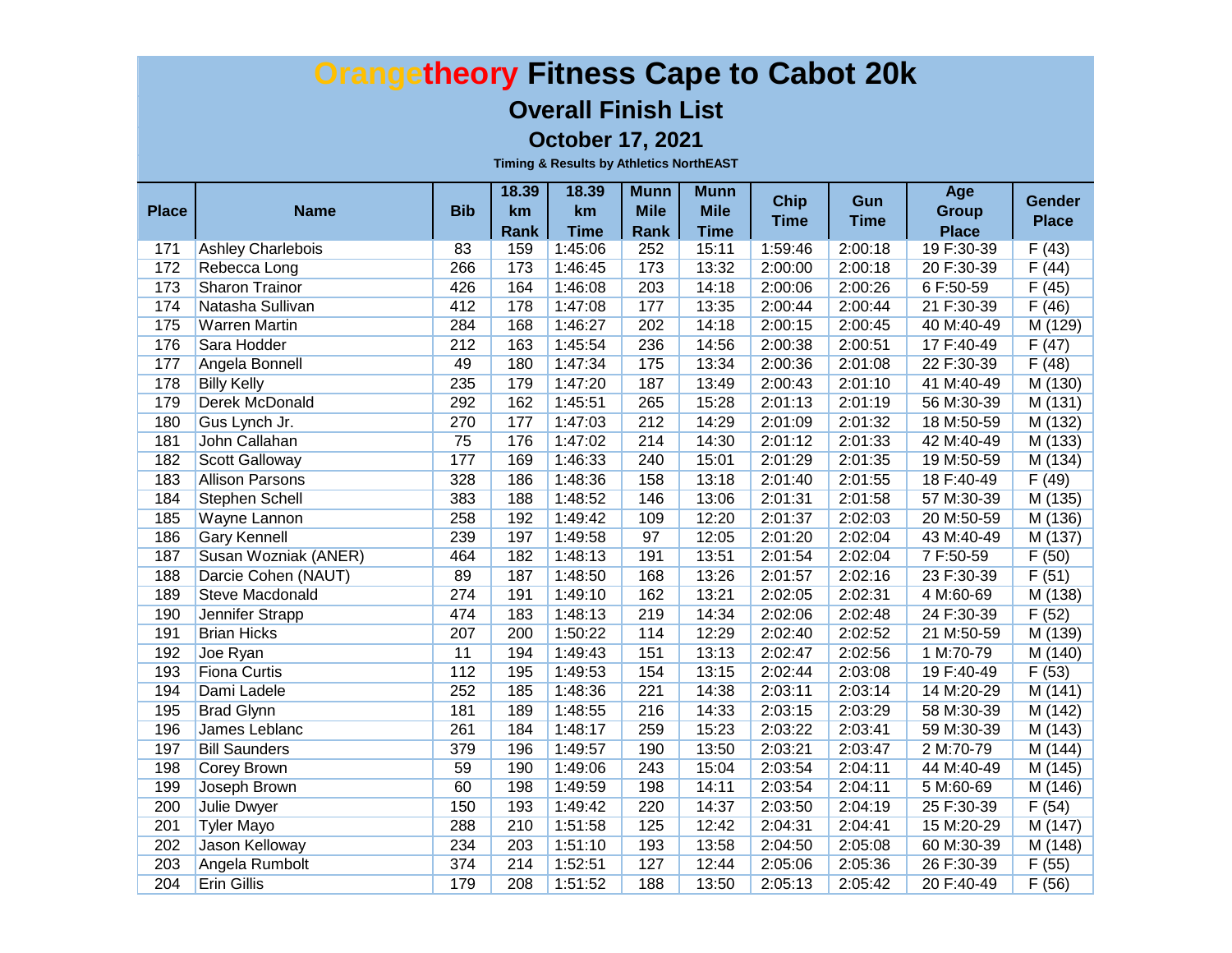#### **Overall Finish List**

**October 17, 2021**

| <b>Place</b> | <b>Name</b>                | <b>Bib</b>      | 18.39<br>km | 18.39<br>km | <b>Munn</b><br><b>Mile</b> | <b>Munn</b><br><b>Mile</b> | <b>Chip</b><br><b>Time</b> | Gun<br><b>Time</b> | Age<br><b>Group</b> | <b>Gender</b><br><b>Place</b> |
|--------------|----------------------------|-----------------|-------------|-------------|----------------------------|----------------------------|----------------------------|--------------------|---------------------|-------------------------------|
|              |                            |                 | Rank        | <b>Time</b> | Rank                       | <b>Time</b>                |                            |                    | <b>Place</b>        |                               |
| 205          | <b>Kim Kerrivan</b>        | 241             | 202         | 1:50:50     | 232                        | 14:53                      | 2:05:26                    | 2:05:43            | 27 F:30-39          | F(57)                         |
| 206          | Jonathan Bungay            | 64              | 209         | 1:51:55     | 195                        | 14:06                      | 2:05:38                    | 2:06:01            | 45 M:40-49          | M(149)                        |
| 207          | <b>Matthew Hawco</b>       | 199             | 204         | 1:51:22     | 237                        | 14:58                      | 2:05:56                    | 2:06:21            | 61 M:30-39          | M(150)                        |
| 208          | Rebecca Bell               | 40              | 206         | 1:51:38     | 229                        | 14:45                      | 2:06:10                    | 2:06:24            | 8 F:50-59           | F(58)                         |
| 209          | <b>Chris Dawson</b>        | 119             | 201         | 1:50:36     | 273                        | 15:48                      | 2:06:16                    | 2:06:25            | 6 M:60-69           | M(151)                        |
| 210          | <b>Paul Dillon</b>         | $\overline{5}$  | 199         | 1:50:09     | 295                        | 16:18                      | 2:05:48                    | 2:06:27            | 46 M:40-49          | M(152)                        |
| 211          | <b>Christine Delahunty</b> | 123             | 212         | 1:52:29     | 194                        | 14:04                      | 2:06:13                    | 2:06:33            | 21 F:40-49          | F(59)                         |
| 212          | <b>Andrew Conway</b>       | 95              | 207         | 1:51:40     | 238                        | 14:59                      | 2:06:17                    | 2:06:39            | 47 M:40-49          | M(153)                        |
| 213          | <b>Eric Canete</b>         | $\overline{77}$ | 217         | 1:53:51     | 144                        | 13:05                      | 2:06:33                    | 2:06:57            | 16 M:20-29          | M(154)                        |
| 214          | <b>Chuck Dorsey</b>        | 137             | 213         | 1:52:47     | 199                        | 14:11                      | 2:06:48                    | 2:06:59            | 22 M:50-59          | M(155)                        |
| 215          | Laura Green                | 186             | 216         | 1:53:42     | 163                        | 13:23                      | 2:06:50                    | 2:07:06            | 28 F:30-39          | F(60)                         |
| 216          | Jennifer Fahey             | 162             | 205         | 1:51:25     | 292                        | 16:13                      | 2:07:14                    | 2:07:38            | 22 F:40-49          | F(61)                         |
| 217          | Owen Hayes                 | 200             | 219         | 1:54:07     | 172                        | 13:32                      | 2:07:14                    | 2:07:40            | 23 M:50-59          | M (156)                       |
| 218          | <b>Tara Thomas</b>         | 472             | 211         | 1:52:29     | 255                        | 15:16                      | 2:07:27                    | 2:07:45            | 23 F:40-49          | F(62)                         |
| 219          | David Cook                 | 96              | 232         | 1:56:57     | 66                         | 11:31                      | 2:07:57                    | 2:08:28            | 62 M:30-39          | M (157)                       |
| 220          | <b>Peggy Somerton</b>      | 403             | 220         | 1:54:21     | 200                        | 14:15                      | 2:08:09                    | 2:08:36            | 9 F:50-59           | F(63)                         |
| 221          | Amanda Dermody             | 126             | 222         | 1:55:00     | 201                        | 14:16                      | 2:08:52                    | 2:09:16            | 24 F:40-49          | F(64)                         |
| 222          | Dana Pope                  | 342             | 230         | 1:56:35     | 128                        | 12:44                      | 2:08:47                    | 2:09:20            | 25 F:40-49          | F(65)                         |
| 223          | Jayme Hayward              | 203             | 215         | 1:53:18     | 288                        | 16:04                      | 2:08:51                    | 2:09:23            | 29 F:30-39          | F(66)                         |
| 224          | Donna Burt                 | $\overline{3}$  | 223         | 1:55:19     | 207                        | 14:23                      | 2:09:16                    | 2:09:42            | 10 F:50-59          | F(67)                         |
| 225          | <b>Christopher Tobin</b>   | 423             | 221         | 1:54:38     | 275                        | 15:49                      | 2:10:18                    | 2:10:27            | 63 M:30-39          | M(158)                        |
| 226          | Damian Lee                 | 262             | 240         | 1:57:26     | 153                        | 13:15                      | 2:10:25                    | 2:10:41            | 48 M:40-49          | M (159)                       |
| 227          | Melissa Jones              | 229             | 218         | 1:53:54     | 316                        | 16:54                      | 2:10:29                    | 2:10:49            | 26 F:40-49          | F(68)                         |
| 228          | Lori Letto                 | 263             | 225         | 1:55:45     | 241                        | 15:03                      | 2:10:38                    | 2:10:49            | 30 F:30-39          | F(69)                         |
| 229          | Andrea Buckle (PRCA)       | 61              | 226         | 1:55:45     | 242                        | 15:03                      | 2:10:38                    | 2:10:49            | 31 F:30-39          | F(70)                         |
| 230          | Hazel Russell (PRCA)       | 376             | 229         | 1:56:33     | 206                        | 14:21                      | 2:10:41                    | 2:10:55            | 11 F:50-59          | F(71)                         |
| 231          | <b>Richard Wright</b>      | 465             | 241         | 1:57:27     | 180                        | 13:41                      | 2:10:39                    | 2:11:09            | 49 M:40-49          | M (160)                       |
| 232          | Steven Lannon              | 257             | 243         | 1:57:46     | 166                        | 13:24                      | 2:10:52                    | 2:11:10            | 17 M:20-29          | M (161)                       |
| 233          | <b>Mariann Evans</b>       | 160             | 236         | 1:57:07     | 197                        | 14:10                      | 2:10:48                    | 2:11:17            | 32 F:30-39          | F(72)                         |
| 234          | <b>Arlene Williams</b>     | 458             | 231         | 1:56:38     | 227                        | 14:42                      | 2:11:09                    | 2:11:21            | 12 F:50-59          | F(73)                         |
| 235          | Jeana Peach (PRCA)         | 331             | 238         | 1:57:14     | 196                        | 14:07                      | 2:10:59                    | 2:11:22            | 27 F:40-49          | F(74)                         |
| 236          | <b>Dennene Huntley</b>     | 216             | 244         | 1:57:52     | 185                        | 13:45                      | 2:11:08                    | 2:11:37            | 28 F:40-49          | F(75)                         |
| 237          | <b>Charles Butler</b>      | 67              | 228         | 1:56:32     | 249                        | 15:07                      | 2:11:23                    | 2:11:39            | 7 M:60-69           | M (162)                       |
| 238          | <b>Krista Hillier</b>      | 208             | 227         | 1:56:14     | 263                        | 15:27                      | 2:11:18                    | 2:11:42            | 29 F:40-49          | F(76)                         |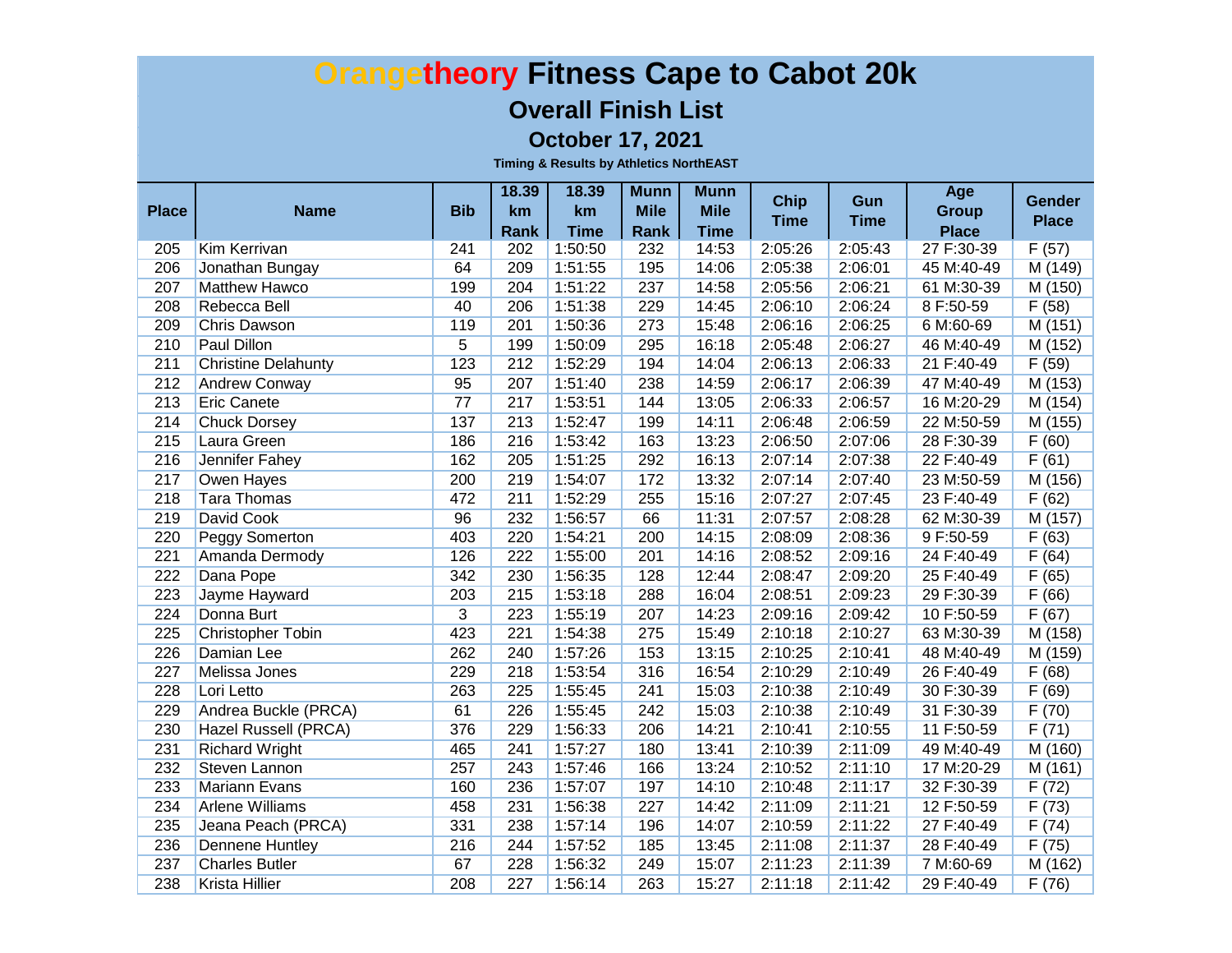#### **Overall Finish List**

**October 17, 2021**

| <b>Place</b> | <b>Name</b>               | <b>Bib</b>     | 18.39<br>km | 18.39<br>km | <b>Munn</b><br><b>Mile</b> | <b>Munn</b><br><b>Mile</b> | <b>Chip</b> | Gun         | Age<br><b>Group</b> | <b>Gender</b> |
|--------------|---------------------------|----------------|-------------|-------------|----------------------------|----------------------------|-------------|-------------|---------------------|---------------|
|              |                           |                | Rank        | <b>Time</b> | Rank                       | <b>Time</b>                | <b>Time</b> | <b>Time</b> | <b>Place</b>        | <b>Place</b>  |
| 239          | <b>Tara Simms</b>         | 390            | 224         | 1:55:36     | 289                        | 16:05                      | 2:11:18     | 2:11:42     | 30 F:40-49          | F(77)         |
| 240          | <b>David Goosney</b>      | 184            | 248         | 1:58:22     | 174                        | 13:33                      | 2:11:16     | 2:11:55     | 64 M:30-39          | M(163)        |
| 241          | Lisa Hawco                | 198            | 246         | 1:58:14     | 192                        | 13:56                      | 2:12:00     | 2:12:11     | 33 F:30-39          | F(78)         |
| 242          | <b>Jade Marshall</b>      | 281            | 251         | 1:58:31     | 189                        | 13:50                      | 2:11:57     | 2:12:21     | 3 F:20-29           | F(79)         |
| 243          | Jacinta Eagleton          | 151            | 233         | 1:56:57     | 262                        | 15:26                      | 2:11:53     | 2:12:24     | 34 F:30-39          | F(80)         |
| 244          | <b>Karen Mercer</b>       | 296            | 237         | 1:57:07     | 260                        | 15:25                      | 2:12:03     | 2:12:32     | 31 F:40-49          | F(81)         |
| 245          | Sandie Cook (PRCA)        | 98             | 239         | 1:57:20     | 253                        | 15:14                      | 2:12:22     | 2:12:35     | 32 F:40-49          | F(82)         |
| 246          | <b>Bud Whitten</b>        | 452            | 245         | 1:58:14     | 209                        | 14:23                      | 2:12:17     | 2:12:38     | 24 M:50-59          | M (164)       |
| 247          | <b>Laura Roche</b>        | 368            | 234         | 1:56:59     | 299                        | 16:25                      | 2:13:12     | 2:13:25     | 4 F:20-29           | F(83)         |
| 248          | <b>Amy Hurford</b>        | 217            | 265         | 2:00:27     | 148                        | 13:07                      | 2:12:33     | 2:13:34     | 33 F:40-49          | F(84)         |
| 249          | Valerie Byrne             | 71             | 252         | 1:58:54     | 225                        | 14:41                      | 2:13:08     | 2:13:35     | 34 F:40-49          | F(85)         |
| 250          | <b>Edward Mark Murphy</b> | 309            | 253         | 1:58:54     | 226                        | 14:41                      | 2:13:08     | 2:13:36     | 50 M:40-49          | M (165)       |
| 251          | Michele Dower             | 139            | 235         | 1:57:05     | 308                        | 16:41                      | 2:13:14     | 2:13:47     | 35 F:30-39          | F(86)         |
| 252          | <b>Eilish Walsh</b>       | 442            | 255         | 1:59:00     | 230                        | 14:47                      | 2:13:20     | 2:13:47     | 1 F:60-69           | F(87)         |
| 253          | <b>Jeff Morey</b>         | 303            | 249         | 1:58:30     | 264                        | 15:27                      | 2:13:23     | 2:13:57     | 18 M:20-29          | M (166)       |
| 254          | <b>Steve Burrows</b>      | 66             | 259         | 1:59:38     | 215                        | 14:32                      | 2:13:39     | 2:14:10     | 3 M:70-79           | M (167)       |
| 255          | Kathleen Ostridge         | 325            | 267         | 2:00:34     | 182                        | 13:43                      | 2:13:42     | 2:14:17     | 36 F:30-39          | F(88)         |
| 256          | Bernadette Jerrett        | $\overline{7}$ | 257         | 1:59:19     | 250                        | 15:08                      | 2:14:17     | 2:14:28     | 2 F:60-69           | F(89)         |
| 257          | <b>Matthew Peddle</b>     | 333            | 242         | 1:57:36     | 320                        | 16:56                      | 2:14:16     | 2:14:33     | 51 M:40-49          | M (168)       |
| 258          | <b>Emily Eaton</b>        | 153            | 250         | 1:58:31     | 290                        | 16:05                      | 2:14:12     | 2:14:37     | 37 F:30-39          | F(90)         |
| 259          | <b>Tina Reid</b>          | 363            | 247         | 1:58:15     | 310                        | 16:42                      | 2:14:34     | 2:14:58     | 13 F:50-59          | F(91)         |
| 260          | <b>Brad Ball</b>          | 29             | 254         | 1:58:55     | 296                        | 16:18                      | 2:14:53     | 2:15:13     | 25 M:50-59          | M(169)        |
| 261          | Dennis Flynn (ANER)       | 167            | 256         | 1:59:17     | 286                        | 16:01                      | 2:15:11     | 2:15:19     | 26 M:50-59          | M(170)        |
| 262          | Florence Barron (ANER)    | 34             | 266         | 2:00:33     | 228                        | 14:45                      | 2:15:06     | 2:15:19     | 1 F:80-99           | F(92)         |
| 263          | <b>Tracy Kerrivan</b>     | 242            | 261         | 2:00:03     | 268                        | 15:28                      | 2:15:15     | 2:15:32     | 35 F:40-49          | F(93)         |
| 264          | Tina Fagan                | 161            | 263         | 2:00:10     | 257                        | 15:21                      | 2:15:15     | 2:15:32     | 3 F:60-69           | F(94)         |
| 265          | Catherine Boyde           | 52             | 276         | 2:02:23     | 152                        | 13:13                      | 2:15:15     | 2:15:37     | 36 F:40-49          | F(95)         |
| 266          | Jacqueline Rideout        | 364            | 262         | 2:00:03     | 272                        | 15:42                      | 2:15:28     | 2:15:46     | 38 F:30-39          | F(96)         |
| 267          | Angie Duke                | 147            | 269         | 2:01:07     | 235                        | 14:56                      | 2:15:44     | 2:16:03     | 37 F:40-49          | F(97)         |
| 268          | <b>Colette Taylor</b>     | 414            | 268         | 2:00:37     | 266                        | 15:28                      | 2:15:53     | 2:16:06     | 38 F:40-49          | F(98)         |
| 269          | <b>Meghan Forsyth</b>     | 174            | 264         | 2:00:12     | 280                        | 15:57                      | 2:15:51     | 2:16:09     | 39 F:40-49          | F(99)         |
| 270          | <b>Eric Dalton</b>        | 113            | 258         | 1:59:33     | 312                        | 16:45                      | 2:15:54     | 2:16:19     | 52 M:40-49          | M(171)        |
| 271          | John Robinson             | 367            | 260         | 1:59:40     | 306                        | 16:39                      | 2:16:03     | 2:16:19     | 8 M:60-69           | M(172)        |
| 272          | <b>Jill Allison</b>       | 14             | 275         | 2:02:09     | 223                        | 14:38                      | 2:16:27     | 2:16:47     | 4 F:60-69           | F(100)        |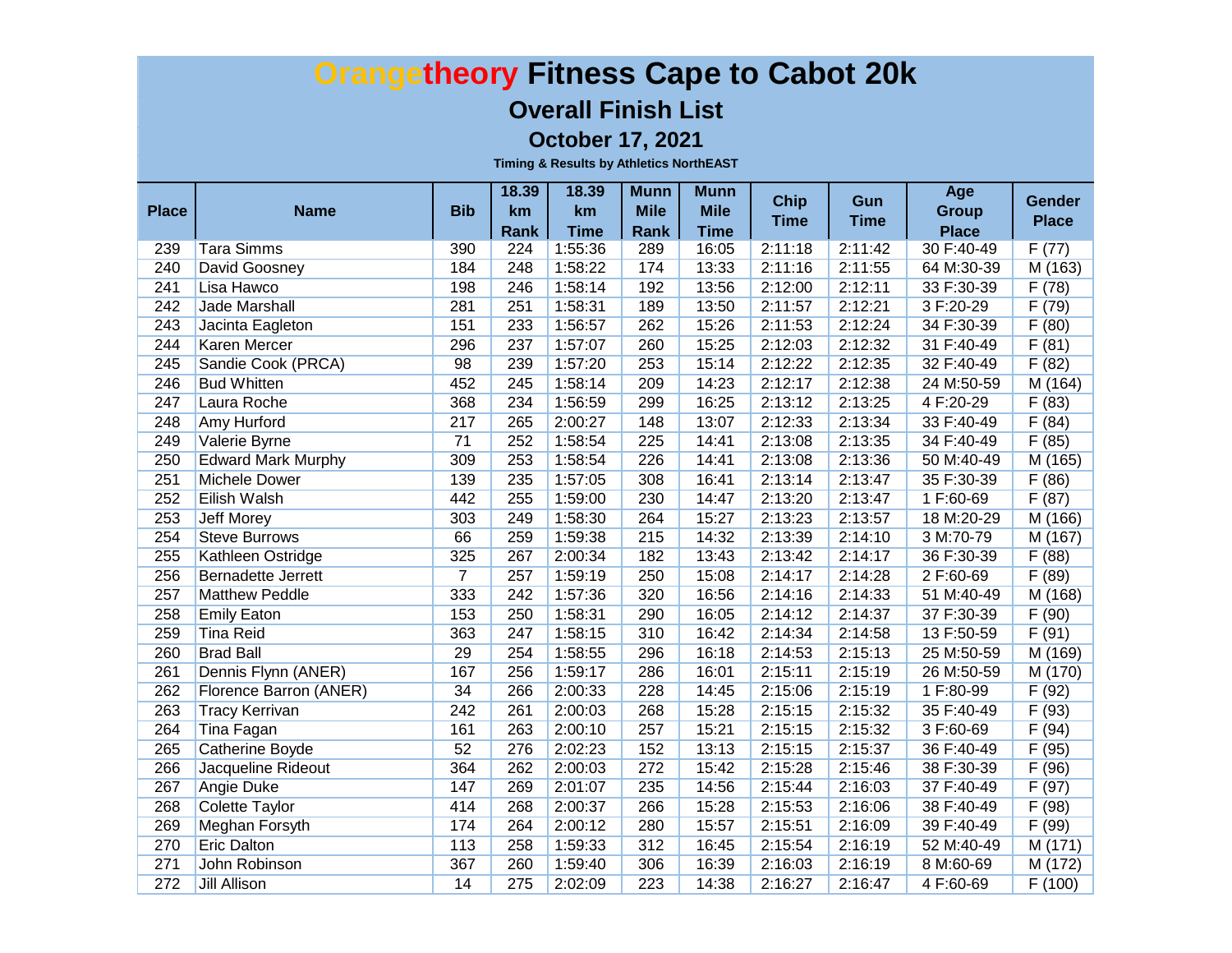#### **Overall Finish List**

**October 17, 2021**

| <b>Place</b> | <b>Name</b>                | <b>Bib</b> | 18.39<br><b>km</b><br>Rank | 18.39<br>km<br><b>Time</b> | <b>Munn</b><br><b>Mile</b><br><b>Rank</b> | <b>Munn</b><br><b>Mile</b><br><b>Time</b> | <b>Chip</b><br><b>Time</b> | Gun<br><b>Time</b> | Age<br><b>Group</b><br><b>Place</b> | <b>Gender</b><br><b>Place</b> |
|--------------|----------------------------|------------|----------------------------|----------------------------|-------------------------------------------|-------------------------------------------|----------------------------|--------------------|-------------------------------------|-------------------------------|
| 273          | Peter Russell              | 377        | 271                        | 2:01:30                    | 278                                       | 15:52                                     | 2:17:08                    | 2:17:23            | 53 M:40-49                          | M (173)                       |
| 274          | <b>Kyle Buckle</b>         | 62         | 274                        | 2:01:54                    | 277                                       | 15:50                                     | 2:17:16                    | 2:17:45            | 65 M:30-39                          | M(174)                        |
| 275          | <b>Ashley Power-Stack</b>  | 356        | 270                        | 2:01:07                    | 319                                       | 16:56                                     | 2:17:35                    | 2:18:03            | 39 F:30-39                          | F(101)                        |
| 276          | Erin MacKinnon             | 277        | 277                        | 2:02:37                    | 269                                       | 15:31                                     | 2:17:23                    | 2:18:09            | 40 F:40-49                          | F(102)                        |
| 277          | <b>Sally Best</b>          | 42         | 272                        | 2:01:32                    | 307                                       | 16:40                                     | 2:17:57                    | 2:18:12            | 41 F:40-49                          | F(103)                        |
| 278          | <b>Brenda Carroll</b>      | 197        | 273                        | 2:01:48                    | 301                                       | 16:28                                     | 2:17:56                    | 2:18:16            | 14 F:50-59                          | F(104)                        |
| 279          | <b>Morgan Dinn</b>         | 134        | 279                        | 2:03:25                    | 239                                       | 15:01                                     | 2:18:08                    | 2:18:26            | 5F:20-29                            | F(105)                        |
| 280          | <b>Renee Devereaux</b>     | 129        | 285                        | 2:04:08                    | 210                                       | 14:24                                     | 2:18:14                    | 2:18:33            | 6 F:20-29                           | F(106)                        |
| 281          | Jodi Dodge                 | 135        | 278                        | 2:03:06                    | 276                                       | 15:50                                     | 2:18:43                    | 2:18:56            | 42 F:40-49                          | F(107)                        |
| 282          | Meghan Power               | 352        | 283                        | 2:03:58                    | 244                                       | 15:04                                     | 2:18:52                    | 2:19:03            | 7F:20-29                            | F(108)                        |
| 283          | <b>Brendan O'Connell</b>   | 323        | 284                        | 2:04:05                    | 245                                       | 15:05                                     | 2:18:49                    | 2:19:10            | 9 M:60-69                           | M(175)                        |
| 284          | <b>Bukunola Ladele</b>     | 251        | 288                        | 2:04:33                    | 233                                       | 14:54                                     | 2:19:05                    | 2:19:28            | 19 M:20-29                          | M(176)                        |
| 285          | <b>Colleen Baker</b>       | 27         | 280                        | 2:03:31                    | 297                                       | 16:18                                     | 2:19:34                    | 2:19:50            | 43 F:40-49                          | F(109)                        |
| 286          | Tanya Jones (ANER)         | 230        | 291                        | 2:05:24                    | 224                                       | 14:41                                     | 2:19:49                    | 2:20:06            | 44 F:40-49                          | F(110)                        |
| 287          | Lynn Whitten               | 453        | 281                        | 2:03:42                    | 300                                       | 16:27                                     | 2:19:48                    | 2:20:09            | 45 F:40-49                          | F(111)                        |
| 288          | <b>Cassandra Barker</b>    | 32         | 286                        | 2:04:12                    | 281                                       | 15:58                                     | 2:19:39                    | 2:20:10            | 8 F:20-29                           | F(112)                        |
| 289          | <b>Rick Parsons (ANER)</b> | 329        | 290                        | 2:05:23                    | 246                                       | 15:05                                     | 2:20:12                    | 2:20:29            | 66 M:30-39                          | M (177)                       |
| 290          | Michelle Caines            | 73         | 289                        | 2:05:22                    | 256                                       | 15:16                                     | 2:20:18                    | 2:20:38            | 46 F:40-49                          | F(113)                        |
| 291          | Melinda Saunders (ANER)    | 380        | 282                        | 2:03:42                    | 330                                       | 17:14                                     | 2:20:38                    | 2:20:56            | 47 F:40-49                          | $\overline{F(114)}$           |
| 292          | Gerry Mayo                 | 287        | 287                        | 2:04:19                    | 346                                       | 18:06                                     | 2:22:05                    | 2:22:26            | 27 M:50-59                          | M (178)                       |
| 293          | Mark Ivany (PRCA)          | 221        | 298                        | 2:06:50                    | 279                                       | 15:53                                     | 2:22:14                    | 2:22:43            | 54 M:40-49                          | M (179)                       |
| 294          | <b>Nancy Hodder</b>        | 211        | 296                        | 2:06:41                    | 294                                       | 16:17                                     | 2:22:34                    | 2:22:58            | 48 F:40-49                          | F (115)                       |
| 295          | Doreen Wakeham             | 435        | 295                        | 2:06:38                    | 315                                       | 16:51                                     | 2:22:56                    | 2:23:29            | 5F:60-69                            | F(116)                        |
| 296          | <b>Spencer Winsor</b>      | 460        | 304                        | 2:07:56                    | 271                                       | 15:40                                     | 2:23:01                    | 2:23:37            | 55 M:40-49                          | M (180)                       |
| 297          | <b>Rose Frew</b>           | 175        | 303                        | 2:07:55                    | 274                                       | 15:48                                     | 2:23:22                    | 2:23:44            | 15 F:50-59                          | $\overline{F}(117)$           |
| 298          | <b>Ashley Rumsey</b>       | 375        | 300                        | 2:06:55                    | 314                                       | 16:50                                     | 2:23:37                    | 2:23:46            | 40 F:30-39                          | F(118)                        |
| 299          | Duane Mills                | 299        | 297                        | 2:06:46                    | 322                                       | 17:00                                     | 2:23:33                    | 2:23:46            | 28 M:50-59                          | M (181)                       |
| 300          | Jennifer Heath             | 204        | 299                        | 2:06:55                    | 317                                       | 16:55                                     | 2:23:41                    | 2:23:50            | 41 F:30-39                          | F (119)                       |
| 301          | Sheri Dilny                | 132        | 301                        | 2:07:13                    | 318                                       | 16:56                                     | 2:23:45                    | 2:24:09            | 49 F:40-49                          | F(120)                        |
| 302          | <b>Christine Pinsent</b>   | 339        | 305                        | 2:08:14                    | 283                                       | 15:59                                     | 2:23:40                    | 2:24:13            | 50 F:40-49                          | F(121)                        |
| 303          | <b>Carl Middleton</b>      | 298        | 302                        | 2:07:45                    | 304                                       | 16:38                                     | 2:23:57                    | 2:24:24            | 56 M:40-49                          | M(182)                        |
| 304          | Deborah Blundon            | 45         | 294                        | 2:06:22                    | 345                                       | 18:02                                     | 2:23:39                    | 2:24:24            | 51 F:40-49                          | F(122)                        |
| 305          | Lori Evans                 | 159        | 306                        | 2:08:15                    | 293                                       | 16:14                                     | 2:24:08                    | 2:24:30            | 52 F:40-49                          | F(123)                        |
| 306          | <b>Bernard Green</b>       | 185        | 310                        | 2:09:25                    | 254                                       | 15:14                                     | 2:24:28                    | 2:24:40            | 10 M:60-69                          | M(183)                        |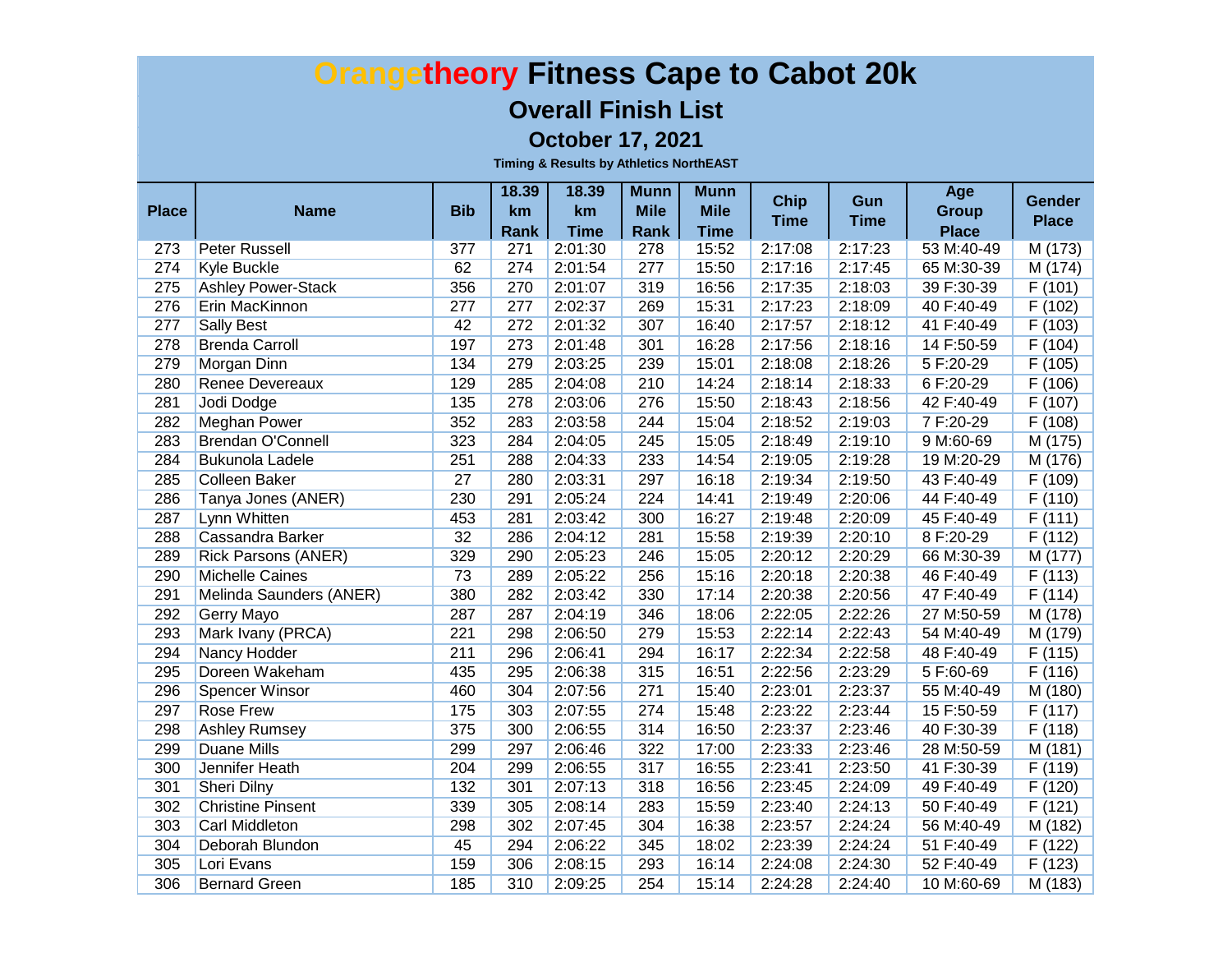#### **Overall Finish List**

**October 17, 2021**

| <b>Place</b> | <b>Name</b>               | <b>Bib</b>     | 18.39<br>km | 18.39<br>km | <b>Munn</b><br><b>Mile</b> | <b>Munn</b><br><b>Mile</b> | <b>Chip</b> | Gun         | Age<br><b>Group</b> | <b>Gender</b>       |
|--------------|---------------------------|----------------|-------------|-------------|----------------------------|----------------------------|-------------|-------------|---------------------|---------------------|
|              |                           |                | Rank        | <b>Time</b> | Rank                       | <b>Time</b>                | <b>Time</b> | <b>Time</b> | <b>Place</b>        | <b>Place</b>        |
| 307          | Cory Thorne               | 419            | 308         | 2:08:51     | 291                        | 16:08                      | 2:24:36     | 2:24:59     | 57 M:40-49          | M(184)              |
| 308          | Tina Savoury (PRCA)       | 382            | 313         | 2:09:49     | 267                        | 15:28                      | 2:24:47     | 2:25:17     | 53 F:40-49          | F(124)              |
| 309          | <b>Maeve Baird</b>        | 25             | 309         | 2:08:51     | 302                        | 16:37                      | 2:24:51     | 2:25:28     | 16 F:50-59          | F(125)              |
| 310          | <b>Melissa Cormier</b>    | 102            | 292         | 2:06:18     | 362                        | 19:25                      | 2:25:28     | 2:25:43     | 17 F:50-59          | F(126)              |
| 311          | Loretta Johnson           | 227            | 293         | 2:06:18     | 361                        | 19:25                      | 2:25:27     | 2:25:43     | 6 F:60-69           | F(127)              |
| 312          | Amanda Kennedy            | 238            | 311         | 2:09:32     | 298                        | 16:25                      | 2:25:25     | 2:25:57     | 42 F:30-39          | F(128)              |
| 313          | Darlene Skinner           | 395            | 316         | 2:10:36     | 270                        | 15:38                      | 2:25:50     | 2:26:15     | 18 F:50-59          | F(129)              |
| 314          | <b>Janet MacGillivray</b> | 275            | 312         | 2:09:39     | 313                        | 16:49                      | 2:25:49     | 2:26:29     | 43 F:30-39          | F(130)              |
| 315          | <b>Gerry Carr</b>         | 80             | 307         | 2:08:43     | 343                        | 17:53                      | 2:26:00     | 2:26:36     | 11 M:60-69          | M(185)              |
| 316          | Erin McGowan (PRCA)       | 293            | 314         | 2:10:01     | 336                        | 17:23                      | 2:26:54     | 2:27:24     | 54 F:40-49          | $\overline{F(131)}$ |
| 317          | <b>Kelly Owens Fowler</b> | 326            | 315         | 2:10:27     | 331                        | 17:15                      | 2:27:25     | 2:27:43     | 19 F:50-59          | F(132)              |
| 318          | Regina Coady              | $\overline{4}$ | 317         | 2:10:46     | 325                        | 17:06                      | 2:27:39     | 2:27:53     | 7F:60-69            | F(133)              |
| 319          | <b>Alfred Power</b>       | 10             | 318         | 2:10:46     | 326                        | 17:06                      | 2:27:39     | 2:27:53     | 12 M:60-69          | M (186)             |
| 320          | <b>Janine Hynes</b>       | 219            | 329         | 2:13:15     | 251                        | 15:11                      | 2:28:10     | 2:28:26     | 55 F:40-49          | F(134)              |
| 321          | <b>Sherry Lake</b>        | 255            | 320         | 2:10:53     | 342                        | 17:47                      | 2:28:35     | 2:28:41     | 56 F:40-49          | F(135)              |
| 322          | <b>Tina Belbin</b>        | 39             | 321         | 2:11:27     | 334                        | 17:19                      | 2:28:12     | 2:28:46     | 20 F:50-59          | F(136)              |
| 323          | <b>Kristine Raymond</b>   | 359            | 331         | 2:13:31     | 258                        | 15:22                      | 2:28:19     | 2:28:54     | 8 F:60-69           | F(137)              |
| 324          | Natelle Tulk              | 430            | 322         | 2:11:38     | 335                        | 17:23                      | 2:28:16     | 2:29:01     | 57 F:40-49          | F(138)              |
| 325          | <b>Ken Scott</b>          | 12             | 324         | 2:12:06     | 327                        | 17:06                      | 2:28:59     | 2:29:13     | 13 M:60-69          | M (187)             |
| 326          | <b>Trina Pollett</b>      | 341            | 334         | 2:14:07     | 248                        | 15:06                      | 2:28:31     | 2:29:14     | 44 F:30-39          | F (139)             |
| 327          | Nicole Pollett            | 340            | 335         | 2:14:08     | 247                        | 15:06                      | 2:28:31     | 2:29:14     | 45 F:30-39          | F(140)              |
| 328          | Debbie Bragg              | 54             | 325         | 2:12:33     | 309                        | 16:42                      | 2:28:53     | 2:29:15     | 58 F:40-49          | F(141)              |
| 329          | Donna James               | 222            | 323         | 2:11:46     | 338                        | 17:32                      | 2:28:33     | 2:29:18     | 21 F:50-59          | F (142)             |
| 330          | <b>Heather Flight</b>     | 166            | 326         | 2:12:33     | 323                        | 17:04                      | 2:29:17     | 2:29:37     | 22 F:50-59          | F(143)              |
| 331          | Lyna Naseri               | 314            | 333         | 2:13:54     | 284                        | 16:00                      | 2:29:16     | 2:29:54     | 46 F:30-39          | F (144)             |
| 332          | <b>Julia Earle</b>        | 152            | 328         | 2:12:52     | 333                        | 17:18                      | 2:29:52     | 2:30:11     | 47 F:30-39          | F (145)             |
| 333          | Joe Singleton             | 393            | 339         | 2:14:25     | 282                        | 15:58                      | 2:29:46     | 2:30:24     | 4 M:70-79           | M (188)             |
| 334          | Lorraine Singleton        | 394            | 337         | 2:14:21     | 287                        | 16:02                      | 2:29:47     | 2:30:24     | 1 F:70-79           | F(146)              |
| 335          | <b>Melanie Thomas</b>     | 416            | 327         | 2:12:39     | 344                        | 17:53                      | 2:30:00     | 2:30:33     | 59 F:40-49          | F(147)              |
| 336          | Donna Ballard             | 30             | 338         | 2:14:22     | 311                        | 16:43                      | 2:30:27     | 2:31:05     | 23 F:50-59          | F (148)             |
| 337          | Derek Scott (PRCA)        | 386            | 319         | 2:10:52     | 371                        | 20:30                      | 2:30:57     | 2:31:23     | 29 M:50-59          | M (189)             |
| 338          | Doris Walsh (ANER)        | 441            | 332         | 2:13:53     | 340                        | 17:38                      | 2:30:52     | 2:31:32     | 9 F:60-69           | F(149)              |
| 339          | Li-Anna Penney            | 335            | 341         | 2:15:38     | 285                        | 16:01                      | 2:31:35     | 2:31:40     | 2 F: 0-19           | F(150)              |
| 340          | <b>Kelly Foote</b>        | 172            | 330         | 2:13:27     | 355                        | 19:14                      | 2:32:23     | 2:32:41     | 24 F:50-59          | F(151)              |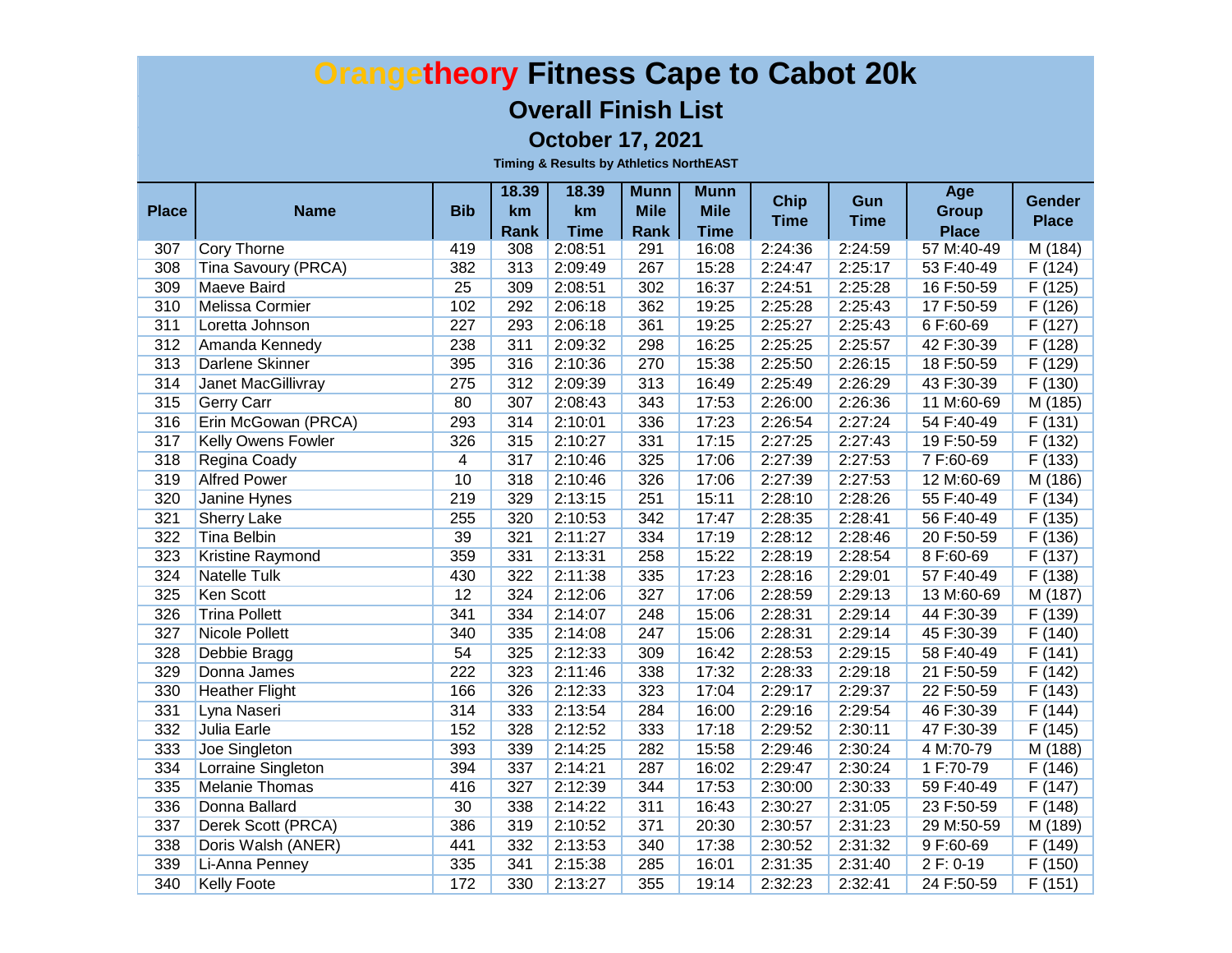#### **Overall Finish List**

**October 17, 2021**

| <b>Place</b> | <b>Name</b>              | <b>Bib</b>     | 18.39<br>km | 18.39<br>km | <b>Munn</b><br><b>Mile</b> | <b>Munn</b><br><b>Mile</b> | <b>Chip</b> | Gun         | Age<br><b>Group</b> | <b>Gender</b>       |
|--------------|--------------------------|----------------|-------------|-------------|----------------------------|----------------------------|-------------|-------------|---------------------|---------------------|
|              |                          |                | Rank        | <b>Time</b> | <b>Rank</b>                | <b>Time</b>                | <b>Time</b> | <b>Time</b> | <b>Place</b>        | <b>Place</b>        |
| 341          | Paula Corcoran           | 101            | 336         | 2:14:12     | 350                        | 18:33                      | 2:32:20     | 2:32:46     | 60 F:40-49          | F(152)              |
| 342          | David Jeenes             | 223            | 343         | 2:16:51     | 305                        | 16:39                      | 2:33:05     | 2:33:30     | 58 M:40-49          | M (190)             |
| 343          | <b>June Clarke</b>       | 87             | 344         | 2:16:57     | 321                        | 16:57                      | 2:33:26     | 2:33:55     | 10 F:60-69          | F(153)              |
| 344          | Dan Owens                | $\overline{8}$ | 340         | 2:15:09     | 358                        | 19:20                      | 2:34:09     | 2:34:29     | 30 M:50-59          | M(191)              |
| 345          | Dale Ann Gilmour         | 180            | 342         | 2:15:45     | 369                        | 19:33                      | 2:34:42     | 2:35:19     | 61 F:40-49          | F(154)              |
| 346          | <b>Brooke Lundrigan</b>  | 267            | 346         | 2:18:50     | 337                        | 17:25                      | 2:35:53     | 2:36:16     | 9 F:20-29           | F(155)              |
| 347          | Jonathan Walsh           | 444            | 360         | 2:23:23     | 176                        | 13:35                      | 2:36:17     | 2:36:58     | 31 M:50-59          | M(192)              |
| 348          | <b>Jillian Drover</b>    | 144            | 345         | 2:18:11     | 366                        | 19:28                      | 2:37:24     | 2:37:39     | 48 F:30-39          | F(156)              |
| 349          | Donna Hussey             | 218            | 350         | 2:20:44     | 328                        | 17:12                      | 2:37:18     | 2:37:57     | 25 F:50-59          | F(157)              |
| 350          | Rachelle Cochrane (SRNL) | 88             | 349         | 2:20:44     | 329                        | 17:13                      | 2:37:18     | 2:37:57     | 11 F:60-69          | F(158)              |
| 351          | <b>Kurt Porter</b>       | 345            | 347         | 2:19:30     | 351                        | 18:46                      | 2:37:57     | 2:38:17     | 59 M:40-49          | M (193)             |
| 352          | Glenda Hayward           | 202            | 348         | 2:20:18     | 348                        | 18:13                      | 2:38:10     | 2:38:32     | 62 F:40-49          | F (159)             |
| 353          | Paul Burke               | 65             | 351         | 2:20:53     | 349                        | 18:14                      | 2:38:25     | 2:39:07     | 60 M:40-49          | M (194)             |
| 354          | <b>Billy Dawe</b>        | 117            | 354         | 2:22:18     | 332                        | 17:17                      | 2:38:57     | 2:39:35     | 20 M:20-29          | M (195)             |
| 355          | Lindsay Klemola (PRCA)   | 248            | 352         | 2:21:53     | 341                        | 17:46                      | 2:38:58     | 2:39:39     | 49 F:30-39          | F(160)              |
| 356          | <b>Rick Power</b>        | 355            | 355         | 2:22:23     | 339                        | 17:33                      | 2:39:16     | 2:39:56     | 61 M:40-49          | M (196)             |
| 357          | Lori Simms               | 389            | 359         | 2:23:04     | 347                        | 18:07                      | 2:40:38     | 2:41:11     | 26 F:50-59          | F(161)              |
| 358          | Julie Broderick          | 57             | 356         | 2:22:36     | 356                        | 19:17                      | 2:41:14     | 2:41:53     | 27 F:50-59          | F(162)              |
| 359          | Karen Lacey              | 250            | 358         | 2:22:46     | 364                        | 19:26                      | 2:41:28     | 2:42:13     | 63 F:40-49          | F(163)              |
| 360          | Jacqueline Keats         | 232            | 357         | 2:22:46     | 365                        | 19:27                      | 2:41:23     | 2:42:13     | 64 F:40-49          | F(164)              |
| 361          | <b>Gail Collins</b>      | 92             | 361         | 2:23:45     | 363                        | 19:25                      | 2:42:59     | 2:43:11     | 12 F:60-69          | F(165)              |
| 362          | <b>Trixie Callahan</b>   | 76             | 353         | 2:22:09     | 374                        | 21:11                      | 2:42:58     | 2:43:20     | 28 F:50-59          | F(166)              |
| 363          | Christian Hayter         | 201            | 369         | 2:32:50     | 234                        | 14:54                      | 2:47:10     | 2:47:45     | 62 M:40-49          | M (197)             |
| 364          | Paul Raymond             | 360            | 362         | 2:29:10     | 354                        | 19:06                      | 2:47:41     | 2:48:17     | 14 M:60-69          | M(198)              |
| 365          | Katie Keats (PRCA)       | 233            | 365         | 2:30:45     | 359                        | 19:21                      | 2:49:25     | 2:50:07     | 10 F:20-29          | F(167)              |
| 366          | <b>Ashley Power</b>      | 349            | 367         | 2:31:18     | 360                        | 19:24                      | 2:50:08     | 2:50:43     | 50 F:30-39          | F(168)              |
| 367          | Leslie Woodford          | 462            | 368         | 2:31:19     | 367                        | 19:33                      | 2:50:18     | 2:50:52     | 65 F:40-49          | F (169)             |
| 368          | <b>Charlene Bolt</b>     | 47             | 366         | 2:31:18     | 368                        | 19:33                      | 2:50:18     | 2:50:52     | 66 F:40-49          | F(170)              |
| 369          | Loretta Lambe            | 256            | 370         | 2:33:03     | 353                        | 18:47                      | 2:51:35     | 2:51:51     | 29 F:50-59          | F(171)              |
| 370          | <b>Tasha Croft</b>       | 108            | 364         | 2:30:31     | 375                        | 21:40                      | 2:51:36     | 2:52:12     | 11 F:20-29          | $\overline{F(172)}$ |
| 371          | Ashley Johnson           | 226            | 363         | 2:30:30     | 376                        | 21:41                      | 2:51:36     | 2:52:12     | 12 F:20-29          | F(173)              |
| 372          | Corey Lynch              | 269            | 371         | 2:34:11     | 357                        | 19:18                      | 2:53:17     | 2:53:29     | 63 M:40-49          | M (199)             |
| 373          | <b>Taylor Dewling</b>    | 130            | 373         | 2:34:50     | 352                        | 18:47                      | 2:53:06     | 2:53:37     | 13 F:20-29          | F(174)              |
| 374          | <b>Sherry Crowley</b>    | 110            | 372         | 2:34:49     | 373                        | 20:37                      | 2:54:51     | 2:55:27     | 67 F:40-49          | F(175)              |